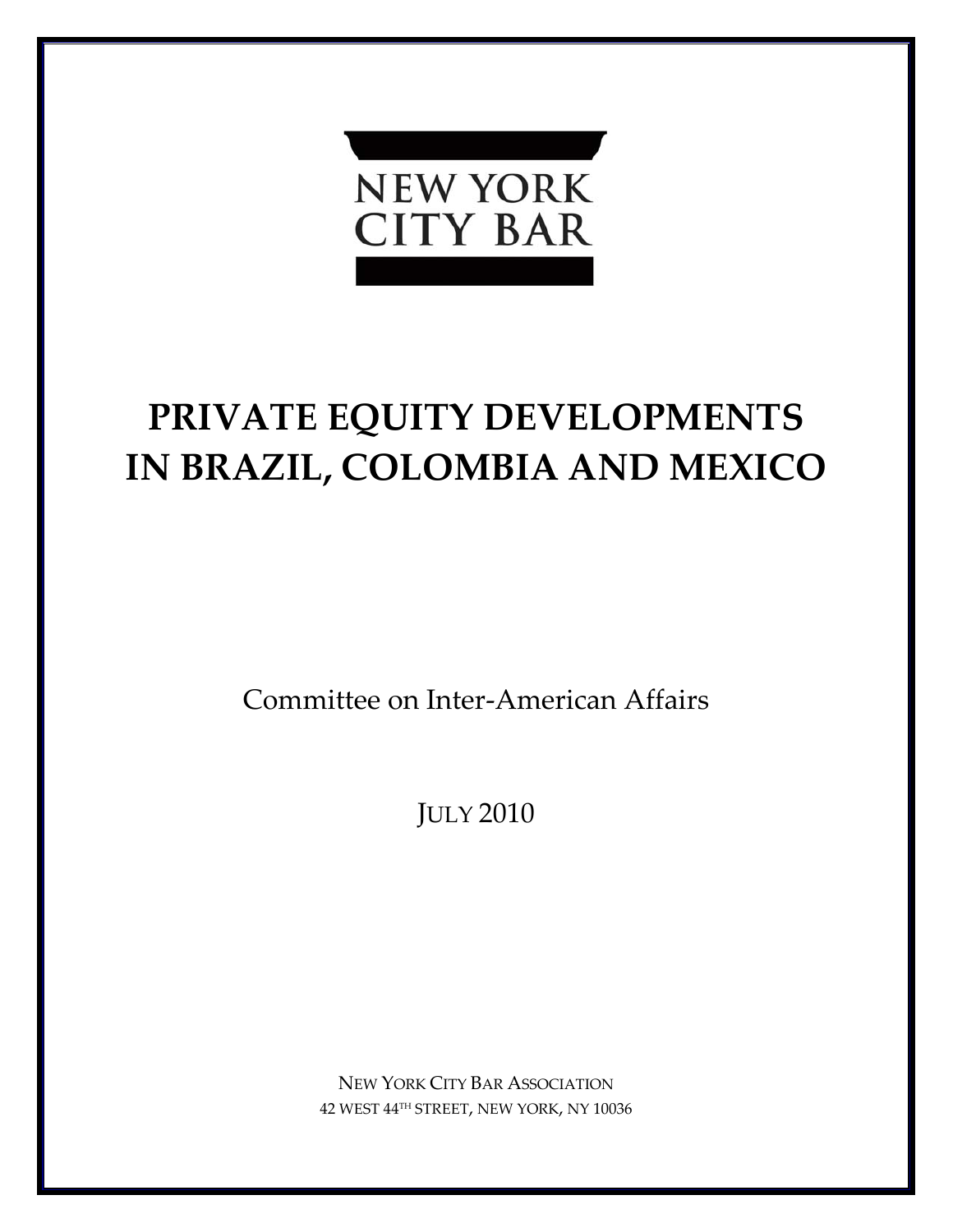## **PRIVATE EQUITY DEVELOPMENTS IN BRAZIL, COLOMBIA AND MEXICO**

 Latin America has historically suffered a number of financial crises spurred by a dependence on commodity exports, high levels of external debt, hyperinflation, local currency devaluations, political turmoil and other causes. Since the early 1990's, a handful of Latin American countries have overcome or tamed these dependencies and enjoyed greater economic and political stability coupled with relatively high levels of economic growth, foreign direct investment and exports of manufactured products. However, the region as a whole has not been able to match the growth rates of emerging markets in China, India or much of the rest of Asia or Eastern Europe. Latin American governments have generally been less willing than in prior periods to use public funds to finance private sector economic growth, while most foreign-based multinational companies and financial institutions have concentrated more on Asian opportunities than those in Latin America. Furthermore, local capital markets have not yet matured enough to provide a sufficiently stable and liquid marketplace to satisfy the capital needs of new and emerging businesses.

 For these and other reasons, governments and investors have increasingly come to believe or hope that private equity, which has become a powerful factor in the economies of the developed world, could play a similar role in Latin America. A growing number of private equity funds based outside of the region have been formed to explore opportunities for investment in Latin America, including some which have offices in the region. There is also a growing number of locally-organized private equity funds.

 The Committee on Inter-American Affairs of the Association of the Bar of the City of New York has published this report in an effort to identify some of the key legal factors that may have an impact on the growth of private equity investment in Brazil, Colombia and Mexico.<sup>[1](#page-1-0)</sup> These factors include (i) corporate governance regimes, (ii) preferred stock provisions, (iii) antidilution rights, (iv) board membership and liability, (v) minority shareholders' rights, (vi) exit strategies and the related issues of tag along, drag along and registration rights, (vii) regulatory issues regarding fund formation and operation, and restrictions on foreign investment, (viii) tax issues, and  $(ix)$  dispute resolution.<sup>[2](#page-1-1)</sup> The Committee has elected to study these factors in three Latin American countries, Brazil, Colombia and Mexico, which should serve to highlight the challenges faced by private equity investors throughout Latin America.<sup>[3](#page-1-2)</sup>

 $\overline{a}$ 

<span id="page-1-0"></span><sup>&</sup>lt;sup>1</sup> The members of the Committee gratefully acknowledge contributions to and comments on the report which they have received from attorneys at the firms Machado Meyer Sendacz Opice (Brazil), Posse Herrera & Ruiz, Prieto & Carrizosa, and Brigard & Urrutia (Colombia), and Forastieri Abogados and SAI Abogados (Mexico).

<span id="page-1-1"></span> $2$  There may be other factors not addressed in this report that also play a role in the development of private equity investment, such as the relative strength of a country's antitrust laws.

<span id="page-1-2"></span><sup>&</sup>lt;sup>3</sup> Please note that terms defined in one country's portion of one of the chapters below are used, as so defined, in such country's portions of the subsequent chapters. References to "boards", "directors" and "managers" are intended to refer to boards of directors, members of such boards, and officers or individual administrators, respectively.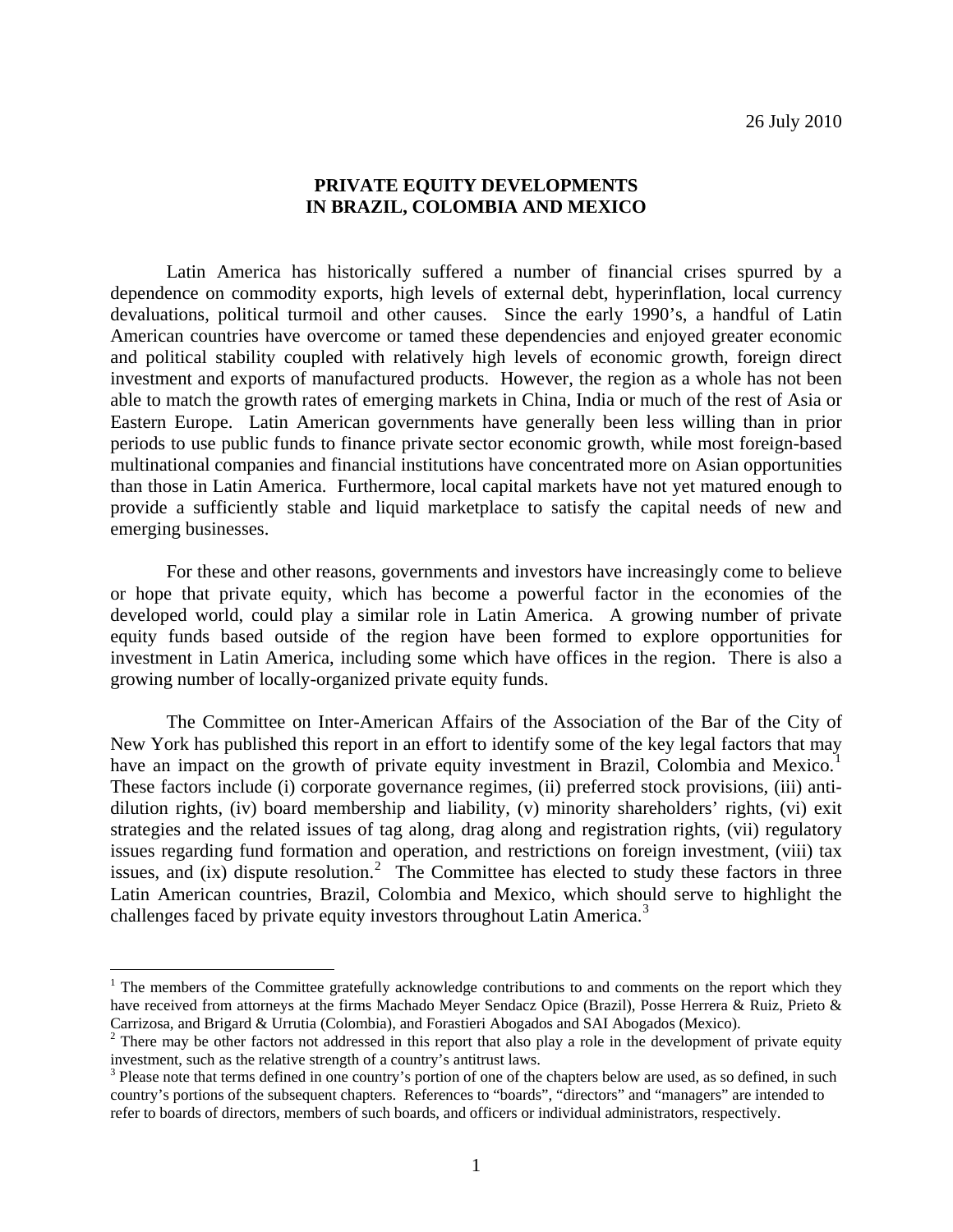#### **I. CORPORATE GOVERNANCE REGIMES**

 Private equity investors often take a minority stake in a company, with the intention of either adopting a passive role in management or otherwise relying on the experience and/or skills of existing management. Even investors starting with or taking on a controlling stake may later wish to sell all or part of their shares, either through a negotiated sale or through an initial public offering ("IPO") of shares, to other investors who will expect a corporate structure that need not be changed significantly to effect the transaction and that provide appropriate incentives for the company to be managed without undue bias in favor of the interests of the controlling shareholders. A well-structured corporate governance regime signals to prospective investors how minority shareholders' interests will be protected, whether the board will have some independence and perspective, and whether its independent members will play a role in decisions about compensation of senior management, the development of company policies on key issues, and adequate auditing of the company's financial condition and operations. Depending on the type of company involved, the more stringent corporate governance regimes may be mandatory under applicable law and/or may be obtained through the insertion of appropriate provisions in the company's by-laws and/or the relevant shareholders' agreement.

#### **Brazil**

Several weaknesses in Brazilian corporate governance laws have been identified. Some of them are due to the concentration of voting control within a few shareholders and the issuance of preferred or non-voting shares on public securities markets to enable issuers to retain familycontrolled ownership structures. Other problems include the generally poor functioning of boards, a disregard of minority shareholders' rights, and a lack of adequate legal protection for investors under the Brazilian Companies Law (*Lei das Sociedades por Ações* or "LSA").

However, Brazil has gradually begun to improve its corporate governance laws. The LSA, the Securities Market Law (*Lei que disciplina o Mercado de Capitais e Cria a CVM*), and the Brazilian Civil Code are the main bodies of law that govern Brazilian companies. The Brazilian securities regulator, the *Comissão de Valores Mobilicirios* ("CVM"), also issues various securities market regulations that affect corporate governance practices. The LSA provides the general framework for the operation and governance of all publicly-traded and privately-held Brazilian companies. In 2001, the LSA was amended to strengthen minority shareholder rights, improve disclosure standards and implement improvements in tag along rights, de-listing, nonvoting shares, election of board members by minority shareholders, and private arbitration. In 2002, the CVM published voluntary, non-binding corporate governance standards on a "complyor-explain" basis similar to those implemented in various other countries, i.e., the company may either comply with the prescribed corporate governance codes or diverge from them, but if it diverges, it must disclose and explain the divergence.

Other than the CVM's Recommendations on Corporate Governance, the voluntary codes or models that address corporate governance matters are the Code of Self-Regulation for Primary and Secondary Offerings, launched by the National Association of Investment Banks (ANBID), and the Brazilian Code on Corporate Governance, launched by the Brazilian Institute on Corporate Governance (IBGC).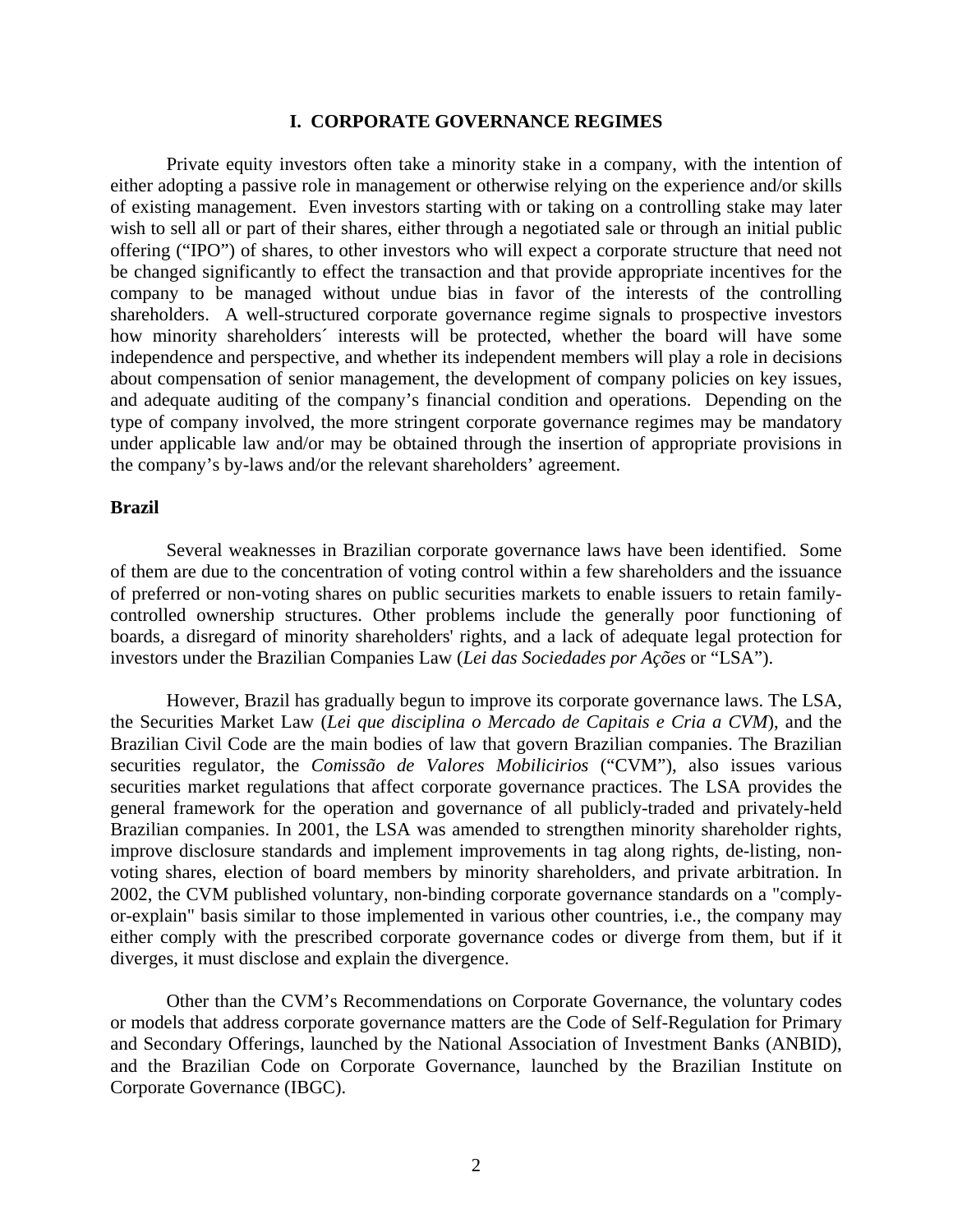Perhaps most importantly, the Brazilian Stock Exchange (BM&F Bovespa or "Bovespa"), has created three new classifications for publicly-traded companies, each with progressively stricter corporate governance requirements. These include the Special Corporate Governance Level 1 and Level 2, and the *Novo Mercado* level, with the *Novo Mercado* having the most stringent requirements. Although companies listed within these segments constitute less than half of the total number of companies listed on Bovespa, and the large majority of companies originally listed within the traditional segment have not migrated even to Level 1 or Level 2, voluntary adherence to one of these special listing segments has now become standard practice in IPOs taking place on Bovespa, and the market capitalization of such companies as of the beginning of 2010 totaled over 65% of the exchange's total capitalization.<sup>[4](#page-3-0)</sup>

The Level 1 *(Nível 1)* Listing Rules provide that to become a Level 1 company, in addition to the obligations imposed by the LSA, an issuer must agree to (a) ensure that shares representing 25% of its total capital are effectively available for trading; (b) adopt offering procedures that favor widespread ownership of shares whenever making a public offering; (c) comply with minimum quarterly disclosure standards, including disclosure of quarterly cash flow statements; (d) follow stricter disclosure policies with respect to transactions made by controlling shareholders, directors and officers involving securities issued by the issuer; (e) submit any existing shareholders' agreements and stock option plans to the Bovespa; and (f) prepare and disclose an annual calendar announcing scheduled corporate events.

 The Level 2 *(Nível 2)* Listing Rules provide that to become a Level 2 company, in addition to the obligations imposed by the LSA, an issuer must agree to (a) comply with all of the listing requirements for Level 1 companies, (b) grant tag-along rights for all shareholders in connection with a transfer of the company's control, offering the same price paid per share for controlling block common shares and 80% of the price paid per share for controlling block preferred shares; (c) grant voting rights to holders of preferred shares in connection with certain corporate restructurings and related party transactions, (d) have a board of directors comprised of at least five members, of which at least 20% shall be "independent," as defined by Bovespa, with a term limited to two years; (e) if it elects to delist from the Level 2 segment, carry out a tender offer by the company's controlling shareholder(s), with the minimum price of the offered shares to be determined by an appraisal process and, for the same purposes, in the case of companies with no majority controlling block, to comply with complementary rules to be issued by Bovespa; (f) disclose both quarterly and annual financial statements in English prepared in accordance with U.S. GAAP or International Financial Reporting Standards (IFRS); and (g) adhere exclusively to the rules of Bovespa's Arbitration Chamber for resolution of disputes involving the controlling shareholders, the managers and the members of the fiscal council.

To be listed in the *Novo Mercado*, an issuer must meet all of the requirements described above and (a) ensure that the company's capital sock will be composed exclusively of common shares; and (b) grant tag-along rights for all shareholders in connection with a transfer of the

 $\overline{a}$ 

<span id="page-3-0"></span><sup>4</sup> *See* Hansmann, Henry; Gilson, Ronald J.; and Pargendler, Mariana, "Regulatory Dualism as a Development Strategy: Corporate Reform in Brazil, the U.S., and the EU" (2010), Faculty Scholarship Series, Paper 28, at 27 (2010), available at http://digitalcommons.law.yale.edu/cgi/viewcontent.cgi?article=1027&context=fss\_papers.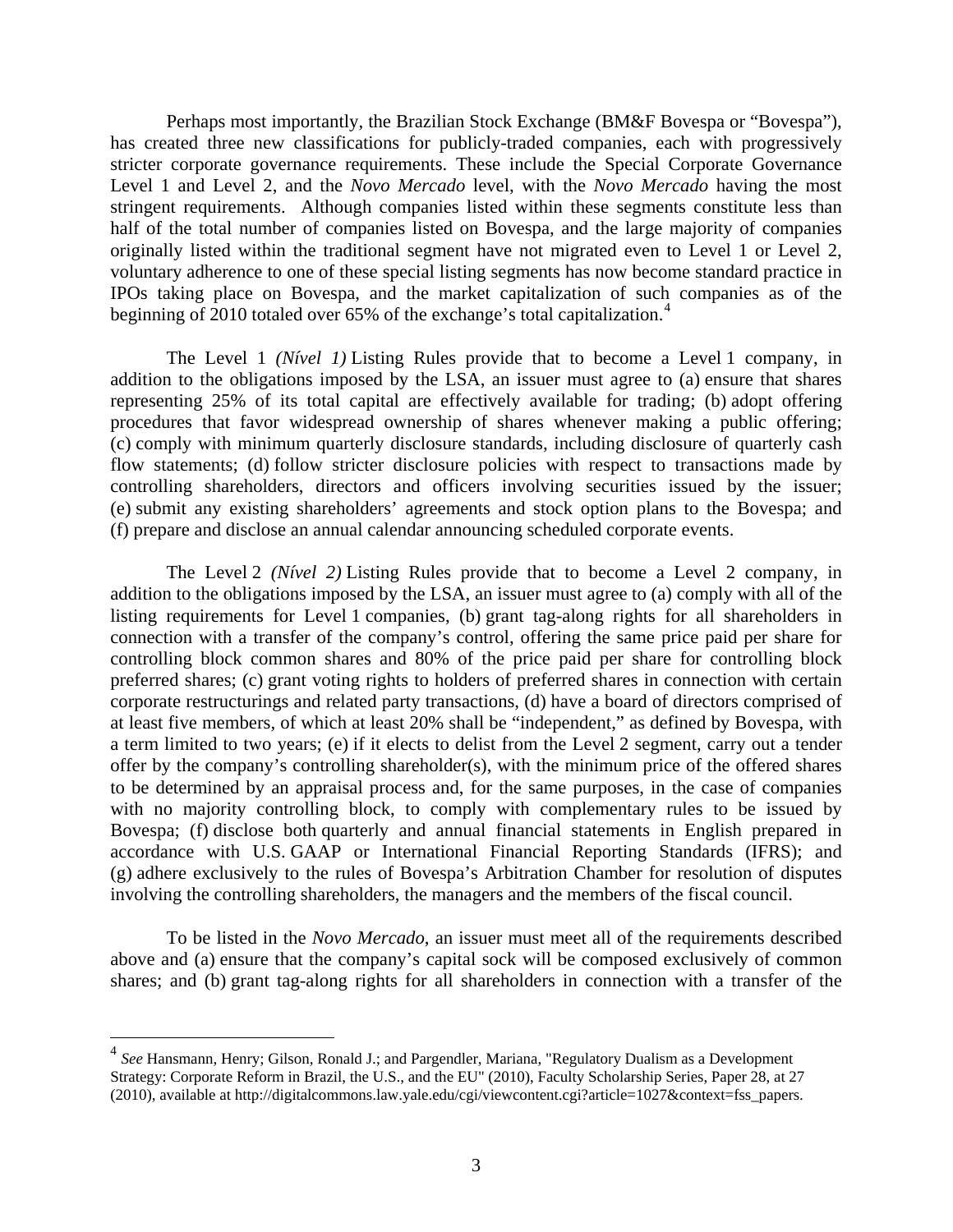company's control, offering the same price paid per share for the common shares held by the controlling shareholders(s).

Although the corporate governance standards contained in the CVM regulations and recommendations are voluntary for other companies, the by-laws of these companies may nevertheless be structured so that they comply with such standards.

Finally, it is possible (at least since amendments to the LSA were enacted in 2001) to structure corporate by-laws so that disputes are subject to arbitration within or outside of Brazil. However, domestic arbitration in Brazil of such disputes is mandatory in the case of companies wishing to be listed on the Novo Mercado.

From the standpoint of prospective private equity investors in Brazilian companies, the absence of mandatory governance standards means that they must pay detailed attention to, and often strenuously negotiate, the provisions of a company's by-laws in order to achieve the level of corporate governance that they would deem to be adequate. The goals of such standards can also be achieved by incorporating them into a shareholders' agreement, to the extent that any of the parties wish to have recourse thereunder for any failure to comply with the applicable standards, but the need for detailed attention to and extensive negotiation of the needed provisions will apply in this context as well. In any case, a shareholders' agreement may also be useful for other purposes not easily accommodated by the by-laws, such as requiring the shareholders to vote in favor of certain corporate actions, requiring the company to undertake obligations to the shareholders, or imposing on the shareholders various obligations to each other. On the use of shareholders' agreements to protect minority shareholders, see Chapter V below.

#### **Colombia**

In Colombia, there have been numerous efforts to improve corporate governance since 1995. These efforts have focused on the management and operation of both privately held and publicly-traded companies, and have gradually expanded in scope and in the types of companies and business entities to which they apply. Several corporate governance codes have been developed, some of which are tailored to deal with the particular needs of different kinds of companies, including family-owned and close corporations, simplified stock companies, companies with securities traded on exchanges, private equity funds and companies in which pension funds are allowed to invest.

The earliest corporate governance standards, as set forth in the Colombian Code of Commerce, dealt with all companies generally. In 1995 the passage of Law 222 modified the Code of Commerce to include regulations covering the election of boards, shareholder agreements, rights of withdrawal and obligations and liabilities for executive officers and directors. Also in 1995, Resolution 400 and Resolution 1200, issued by the former Securities Superintendency, which is now the Financial Superintendency of Colombia (the *Superintendencia Financiera de Colombia* or "SFC"), established certain obligations for issuers of securities registered with the SFC ("Issuers") and thereby permitted to trade on exchanges such as the Colombian Stock Exchange (the *Bolsa de Valores de Colombia*). These obligations included a requirement to disclose to the public material or relevant information (*información relevante*) as well as restrictions on insider trading.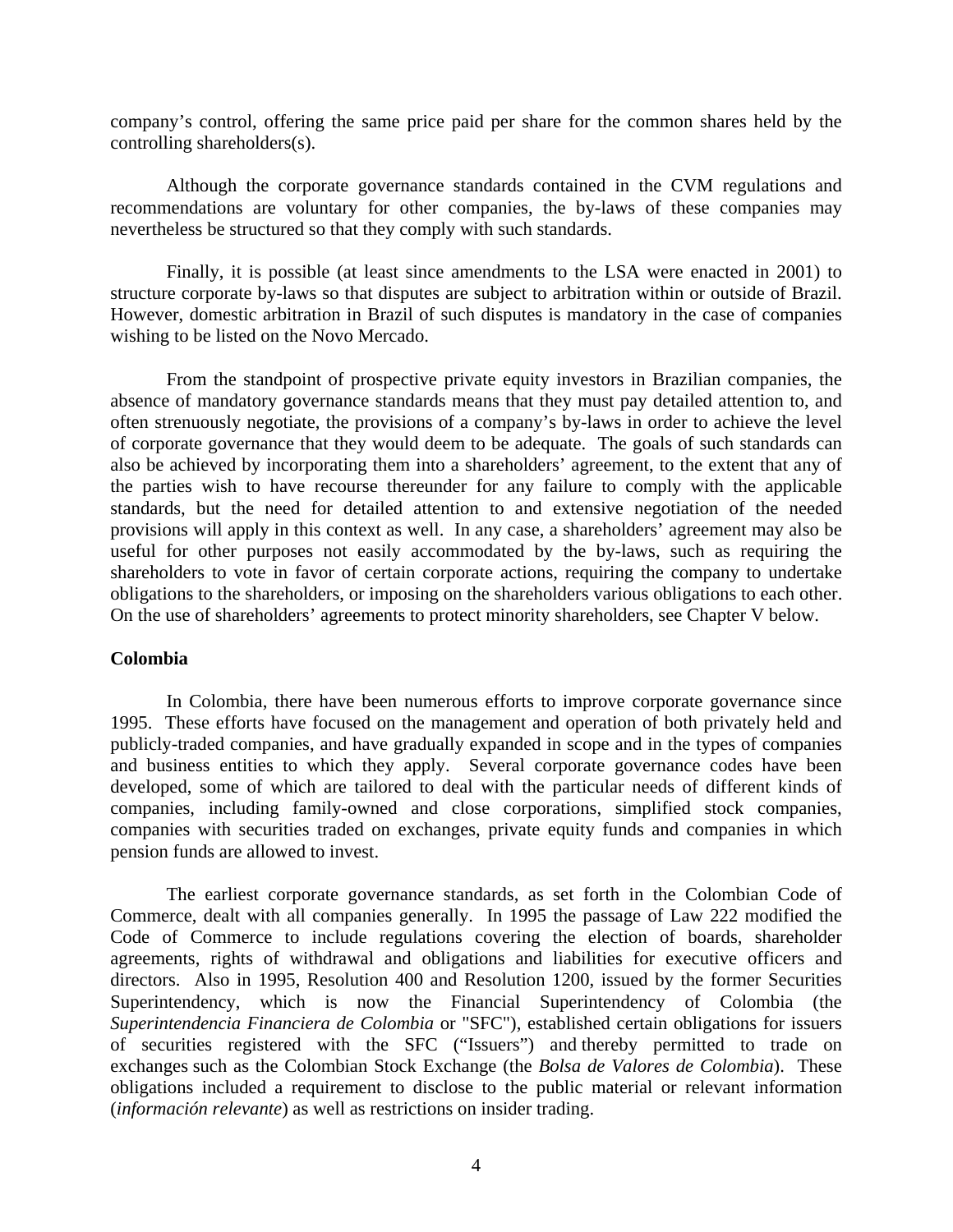Subsequent corporate governance standards were tailored to the type of entity involved, initially focusing on those entering the markets for publicly traded securities. The Securities Market Law enacted in 2005 (Law 964) created a more complete set of corporate governance rules for Issuers, including not only Issuers that are companies but also other types of Issuers such as special-purpose entities created for the purpose of securitizing certain types of assets. For all Issuers, Law 964 established certain corporate governance requirements which include, among others, (i) minimum and maximum limits as to the number of board members (a minimum of 5 and a maximum of 10), (ii) a phased-in minimum number of independent board members which must ultimately be at least 25% of the total number of board members, (iii) creation of an audit committee of at least 3 members, which must include all of the independent board members, and (iv) systems that ensure timely disclosure to the market of both interim and year-end financial information.

Law 964 also established additional mandatory corporate governance standards focused primarily on Issuers that are companies with equity securities (i.e. shares or bonds convertible into shares) registered in the National Registry of Securities and Issuers (such companies being called "Registered Companies"). The additional requirements applicable to Registered Companies include (i) protections for initiatives proposed by minority shareholders (provided that any such initiative is proposed by at least two shareholders representing at least 5% of all shares), (ii) special share issuance and placement rules, (iii) special stock repurchase procedures, and (iv) disclosure of shareholder agreements. In 2001, Resolution 275 was promulgated by the Securities Superintendency, now the SFC, providing that in order for any securities issued by an Issuer to be eligible for investment by a Colombian pension fund, the Issuer had to disclose its corporate governance practices in some detail and implement mechanisms to protect and guarantee equal treatment of shareholders.

In 2007, the SFC revoked Resolution 275 and promulgated a new voluntary and more detailed model code of corporate governance for Issuers, the *Código País* (the "Country Code")*,*  which reflects a modified version of the "comply-or-explain" approach, whereby the Issuer must annually report on the portions of the Country Code with which they are in compliance, but are not required to report on their non-compliance with any of the provisions of the Country Code. Results of a 2007 survey on the Country Code indicated that its promulgation was a response to concerns that: (i) shareholders lacked sufficient information at general shareholders' meetings, (ii) the meetings lacked written functioning rules, (iii) shareholders did not receive enough information regarding their rights and duties at meetings, (iv) boards tended to lack functioning rules and did not rely on committees to support the work of the board (although the boards are usually of adequate size, hold meetings frequently, and have members that are well qualified and increasingly independent), and (v) although the requirements regarding statutory auditors (*revisores fiscales*), board membership and dispute resolution seemed to be adequately developed, information disclosure mechanisms still needed to be strengthened.

The Country Code contains provisions covering 41 subjects, including: participation by minority shareholders in shareholders' meetings; rights and equal treatment for all shareholders; professional, experienced and informed directors; additional committees to support the board (i.e., corporate governance and compensation committees); additional disclosure of financial and non-financial information; independence of financial auditors; conflict resolution mechanisms; and related-party transactions. Although adoption of a code of corporate governance is not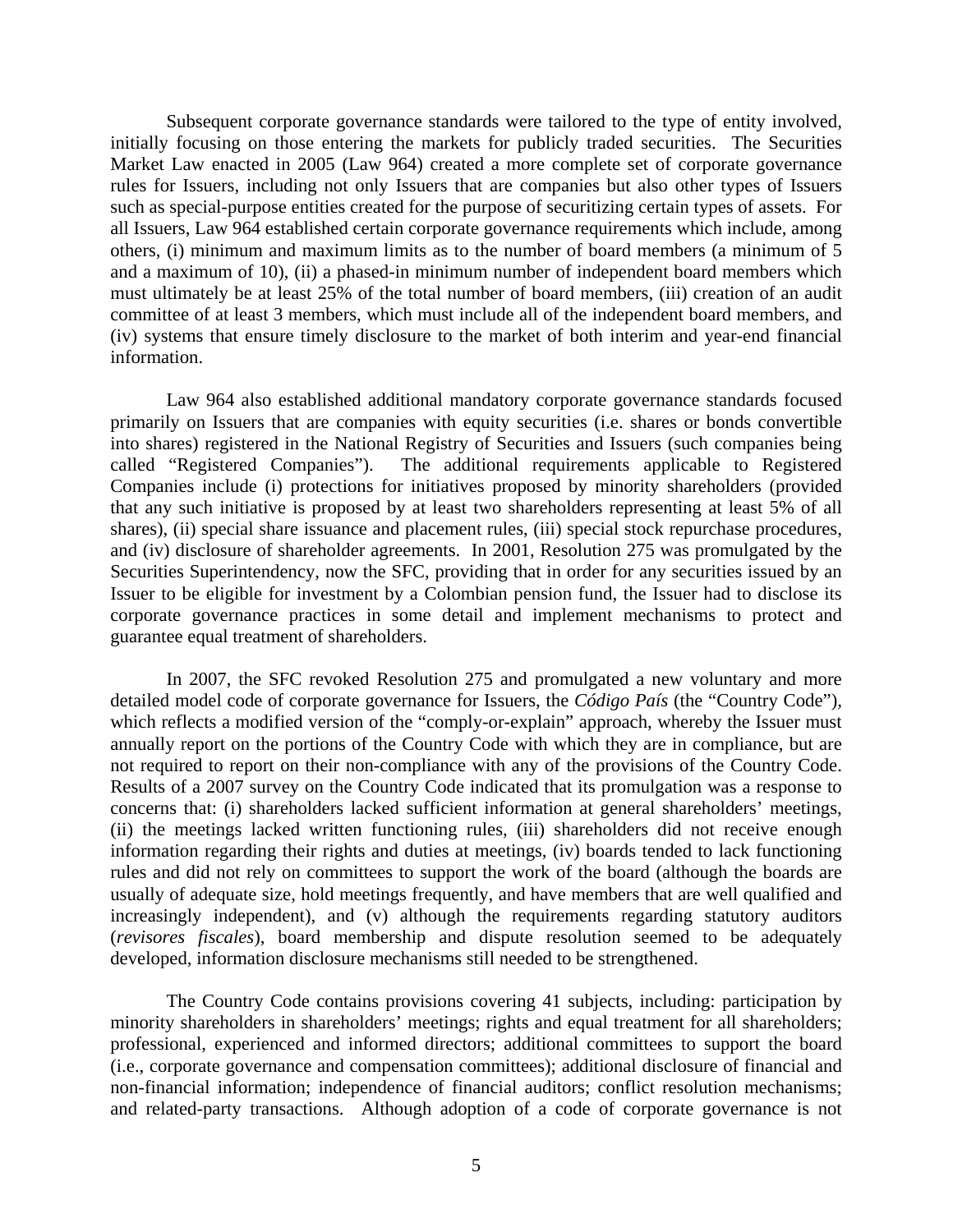mandatory, it appears that all Issuers have adopted codes that are consistent with the Country Code.

Perhaps as a result of the various improvements in corporate governance outlined above, Colombia has recently been recognized as being relatively protective of investors' rights; the World Bank study referred to in Chapter IX.A below indicates that Colombia ranks 5<sup>th</sup> best, out of 181 countries surveyed, in protecting investors' rights.

Special corporate governance rules were prescribed by Decree 2175 enacted in 2007 for Colombian private equity funds (*Fondos de Capital Privado* or "FCPs") in order for them to receive investments from Colombian pension funds; for more detail on such rules, see Chapter VII below.

An innovation in the form of business entities was approved by the Colombian Congress in December 2008. Law 1258 authorizes the formation of a "simplified stock company" (*sociedad por acciones simplificada*) ("SAS"), which is a privately-held company whose corporate governance structure can be individually tailored to meet the unique needs of the company, with considerable freedom of contract similar to limited partnership agreements in the United States. The by-laws of an SAS can be structured so that they are subject to arbitration before an arbitration tribunal within or outside of Colombia. There are no corporate governance standards for an SAS, so investors must negotiate and agree upon the corporate governance standards for such entities.

However, in November 2009 the *Superintendencia de Sociedades* (Companies Superintendency) of Colombia issued a Corporate Governance Guide for Closely Held and Family Companies, which is an effort to create a complete set of recommendations on governance for small companies that are not Issuers or listed on exchanges. Although compliance with this guidance is optional, it is designed to improve and/or correct common corporate governance problems relating to closely-held corporations, including management policies, rules for shareholders' meetings (or their equivalent), powers and limitations for managers, disclosure, and the creation of a "family council" as a consulting body for family companies.

Disputes with respect to corporate governance provisions of a company's by-laws can generally be resolved through arbitration. The scope for arbitration is greatest in the case of an SAS, as to which arbitration may be conducted either within or outside of Colombia. With other types of companies, arbitration outside of Colombia is subject to Law 315 of 1996, which requires that one of several conditions be satisfied, such as a condition that at least one of the parties be domiciled outside of Colombia. Regulation 28, promulgated by the SFC in 2007, strongly encourages the shareholders of Issuers to agree to settle disputes through an alternative dispute resolution procedure. Additional discussion on dispute resolution appears in Chapter IX.

In summary, as in the case of Brazil, the corporate governance requirements that have been promulgated in Colombia are not mandatory, except to the limited extent prescribed in the Code of Commerce or – in the case of Issuers – Law 964. However, due to the influence of the Country Code and other voluntary rules as well as the effect of the limited mandatory rules, publicly-traded companies all appear to have complied with corporate governance standards. On the other hand, information about the level of compliance by privately-held companies with the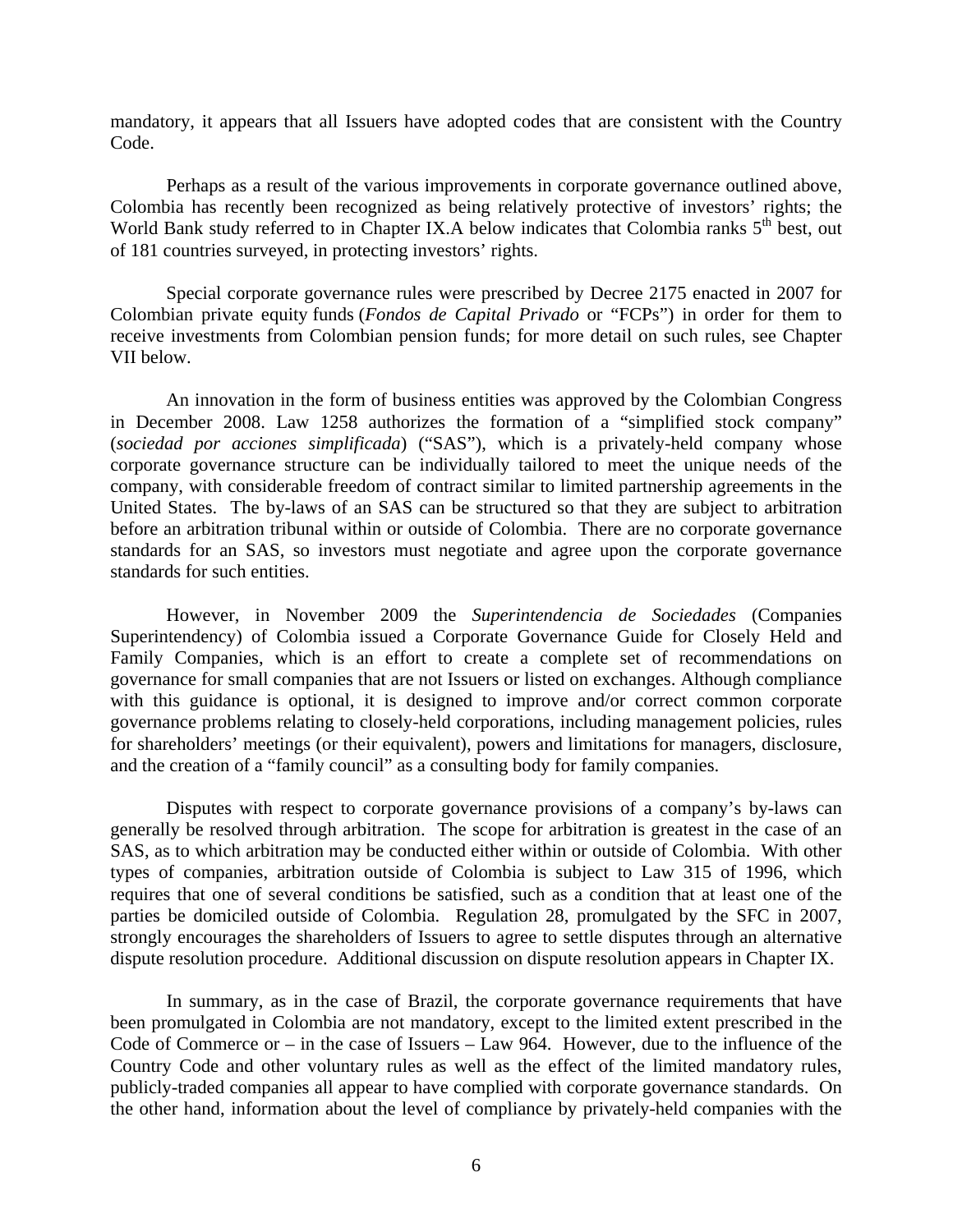new standards is not yet known, and prospective private equity investors in Colombian companies are advised to include in the relevant company's by-laws and/or shareholders' agreement such provisions as they may feel are necessary to achieve an adequate level of corporate governance protection. Model provisions in this respect may be found in the Country Code and other voluntary rules.

#### **Mexico**

 Mexico has historically had many of the same corporate governance challenges as those which have been faced in Brazil and Colombia, due in part to a rather antiquated companies law, the General Law of Business Entities (*Ley General de Sociedades Mercantiles* or "LGSM"), which generally lacked the more advanced corporate governance concepts recently embraced in other countries. However, in recent years Mexico has made great strides in the development of a comprehensive body of corporate governance laws. The Securities Market Law (*Ley del Mercado de Valores* or "LMV") of 2005 made a number of improvements to corporate governance standards for publicly-traded companies, including the introduction of a minimum percentage of independent directors, strengthening minority rights, and limiting the amount of restricted stock that may be issued.

The LMV amendments also introduced three types of corporate structures to complement the existing structure of a *Sociedad Anónima* ("SA") (corporation), which is governed by the LGSM. Each of the following structures has progressively more stringent corporate governance requirements: the *Sociedad Anónima Promotora de Inversión* ("SAPI") (venture capital company), the *Sociedad Anónima Promotora de Inversión Bursátil* ("SAPIB") (pre-IPO venture capital company), and the *Sociedad Anónima Bursátil* ("SAB") (public company). Such entities are also governed by the LGSM, except to the extent that the provisions of the LMV are inconsistent. Prior to the 2005 amendments to the LMV, publicly-traded companies had been subject to a regime comparable to the "comply-or-explain" approach used in Brazil under the 2002 CVM standards and (in a somewhat different form) in the Country Code adopted in Colombia in 2007, but this approach no longer applies in Mexico.

Governance standards provided for in the LMV are voluntary for SAs but mandatory for SAPIs, SAPIBs and SABs. The SAPI to SAB process allows for gradual conditioning of company management and shareholders to corporate governance concepts as a company transitions from a privately-held SAPI to a publicly-traded SAB. A company that registers as a SAPI can avoid some of the requirements of the conventional publicly-traded corporation in return for adopting a "Corporate Governance Best Practices" code and conceding more power to minority shareholders. The SAPI form obviates the need to deal with many of these governance issues in shareholders' agreements in order to ensure enforceability. It should be noted that not all of the corporate governance provisions applicable to SAPIs are mandatory; some of them are voluntary. Mandatory provisions relate primarily to the protection of minority shareholders and the structure of the board, and those that are optional relate primarily to committees of the board, certain kinds of stock and drag along and tag along rights. Thus, even within the universe of SAPIs, some have corporate governance rules that are closer to those of a publicly-held SAB than others.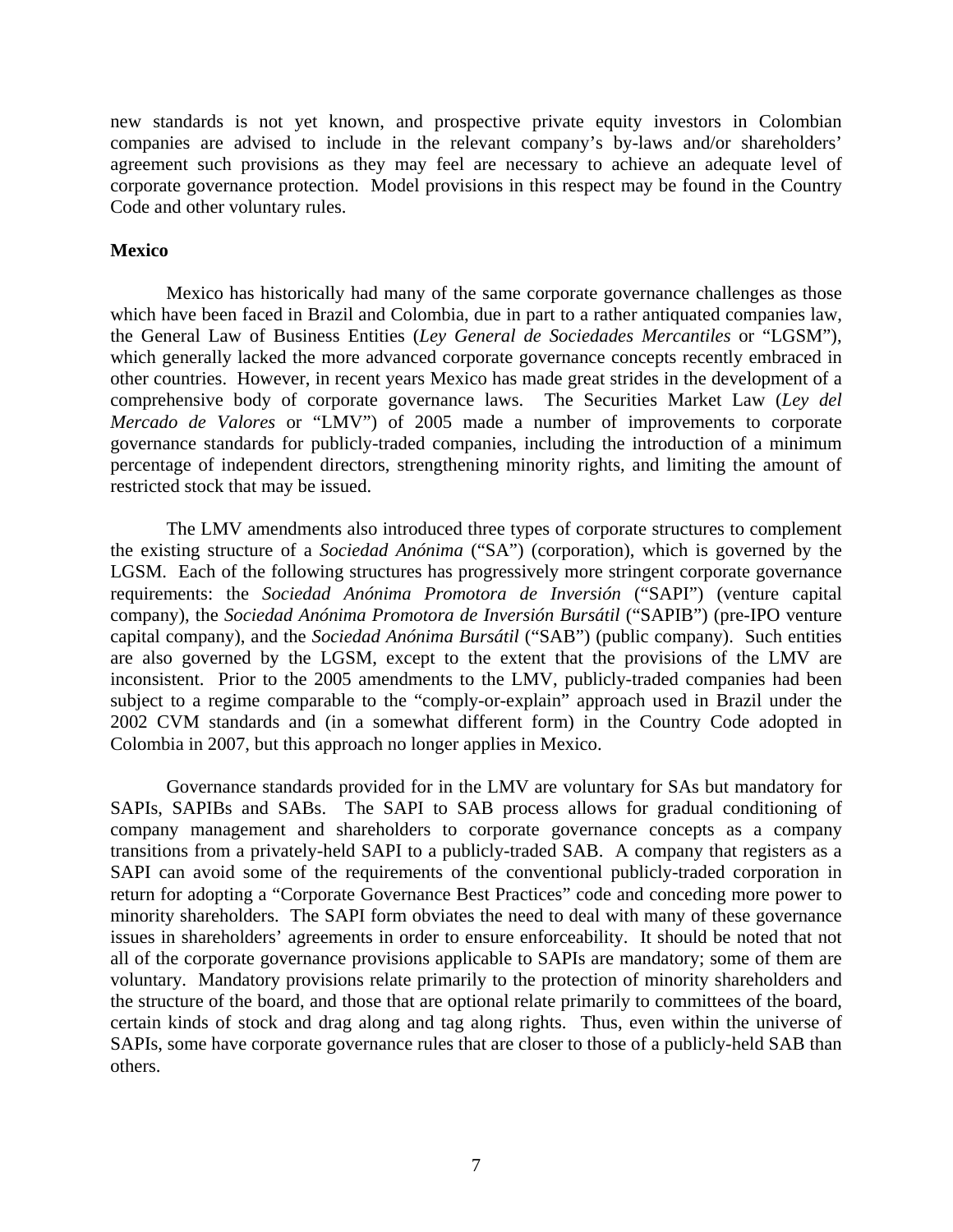Independently of the governance standards specified in the LMV, several types of financial services companies are subject to special corporate governance standards. Currently credit institutions (banks), brokerage firms (*casas de bolsa*) and fund managers (*sociedades operadoras de sociedades de inversion*), among other financial services entities, are required under regulations issued by the National Banking and Securities Commission (the *Comisión Nacional Bancaria y de Valores* or "CNBV") and the Ministry of Finance and Public Credit (the *Secretaría de Hacienda y Crédito Público* or "SHCP") to establish committees of the board to address internal control, risk management and prevention of money laundering and activities linked to international terrorism. Most such committees must contain a significant number of independent members of the board, and the duties of committee members are spelled out in the regulations issued by the CNBV and the SHCP. Also, corporate governance requirements are applicable in connection with the recent introduction of CKDs, instruments designed to attract investment by pension funds and other types of investors in infrastructure projects and private equity offerings, which are further described in Chapter VII.

 It is possible for a SAPI or SAPIB to have its by-laws (*estatutos*) subject to arbitration, even before a foreign arbitration tribunal, but it is not known whether disputes over the corporate governance provisions of any such by-laws have ever been resolved through arbitration. As for disputes relating to shareholders' agreements, the parties to such agreements often agree to resolve them through binding arbitration, whether within or outside of Mexico, and the resulting arbitral awards are normally enforceable in the Mexican courts. This issue is discussed more broadly in Chapter IX.

Most private equity investors in Mexican companies, apart from companies in the financial services industry, currently insist on using SAPIs to ensure a high level of corporate governance standards prior to the company going public. It is possible for standards of equal or greater stringency to be established for an SA in its by-laws and/or pursuant to a shareholders' agreement or other type of investment agreement, but other advantages of using the SAPI structure (described below) would not be achieved. Notwithstanding the foregoing improvements, there are lingering concerns about weak corporate oversight and reporting requirements (firms must report annually on non-compliance but there are no penalties for not doing so), and the prevalence of family and other ties that dilute minority shareholder rights.

#### **Summary Comparison**

 Of the three countries, Mexico seems to have the corporate governance regime with the most mandatory application, although the mandatory rules only apply to the SAPI, SAPIB and SAB (and in some respects to financial services companies) and do not reach the most stringent level until a company becomes publicly-traded as a SAB. There has been little experience to date in judicial enforcement of the standards adopted by any SAPI, SAPIB or SAB. Most private equity investors in Mexico currently insist on using SAPIs, principally because of their extensive mandatory corporate governance protections and the other advantages discussed below. Colombia's corporate governance provisions established under Law 964 are mandatory only for publicly-traded companies, but investors are free to structure corporate governance rules in a stringent manner through provisions in the company's by-laws, through a shareholders' agreement or by structuring the company as an SAS, in each case by adopting the voluntary measures established in the Country Code and other similar model corporate governance codes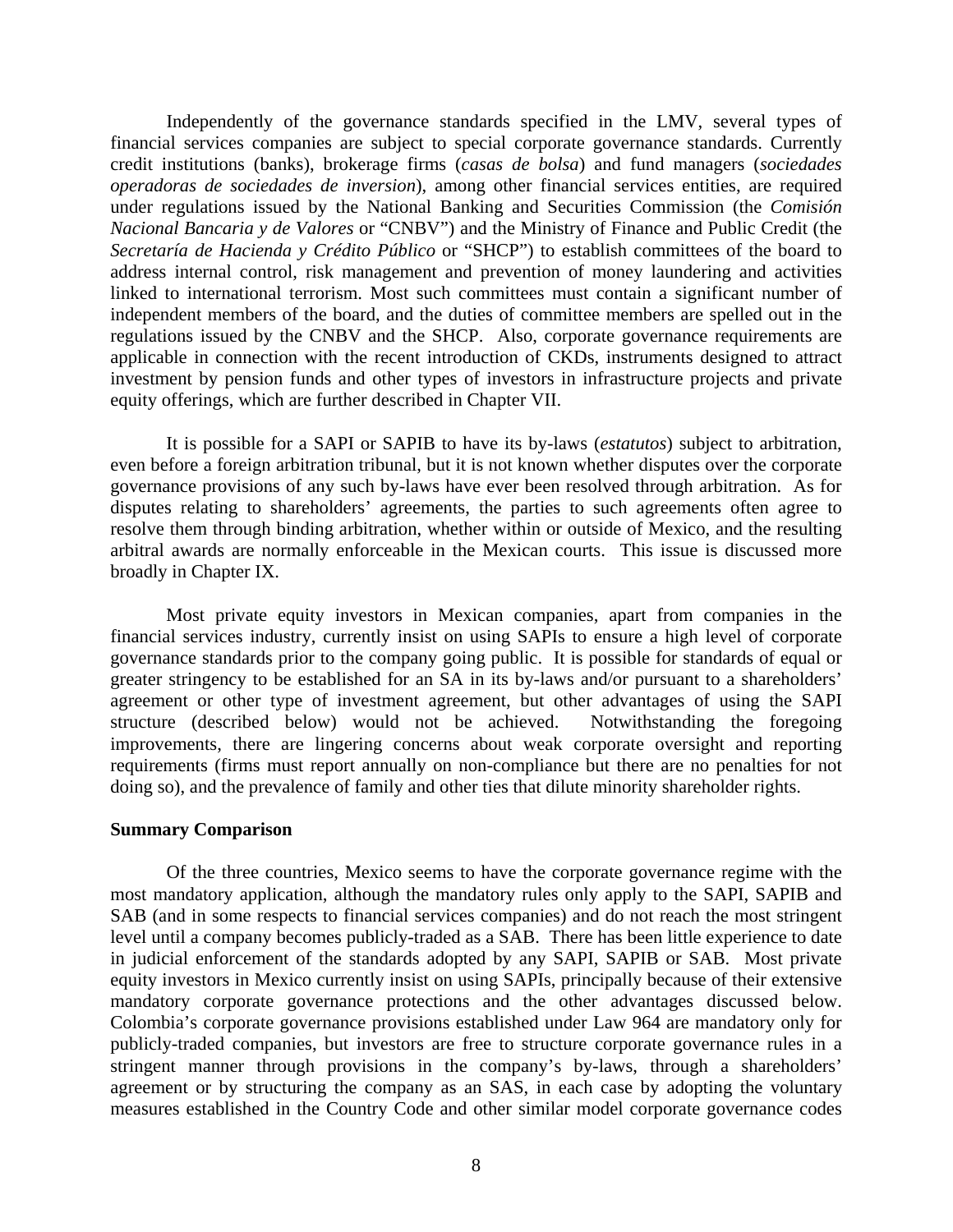developed for privately held companies. Brazil's corporate governance regime suffers from not being mandatory for either publicly-traded or privately-held companies, except for those publicly-traded companies that elect to be listed on the *Novo Mercado* or, to a lesser extent, at Level 1 or Level 2. However, Brazilian companies may conform their respective by-laws to the standards contained in the voluntary codes or stricter standards if the shareholders so desire.

In each country it is possible to structure the by-laws of a company so that (i) stringent corporate governance standards are required, and (ii) at least until the company becomes publicly-traded, the by-laws are subject to arbitration within or outside of the country of formation. Except for the mandatory governance standards that apply in the case of a Mexican SAPI, private equity investors will generally not enjoy the protection of minimum corporate governance standards unless those standards are documented in a company's by-laws.

#### **II. PREFERRED STOCK PROVISIONS**

One way of attracting investors that are primarily interested in an economic return and potential growth of a company, rather than a controlling position, is to offer to such investors some form of preferred stock which provides for a fixed return and ranks ahead of common stock in distributions and in liquidation. This may involve a trade-off, whereby the preferred shareholder has limited voting rights in shareholders' meetings.

#### **Brazil**

Legislation in Brazil provides for the issuance of preferred non-voting shares up to a maximum of 50% of all outstanding shares, provided that the preferred non-voting shares entitle their holders to receive financial benefits on a priority basis in the distribution of fixed or minimum dividends and/or priority in the reimbursement of capital, with or without premium. Cumulative preferred stock is also permissible, with fixed cumulative dividends; if no dividends are paid for three consecutive years, the holders of such stock become entitled to voting rights.

Preferred stock provisions are not favored under the corporate governance regimes that apply to Brazilian companies that have issued publicly-traded shares, and as a consequence companies that have recently elected to issue shares to the public have avoided issuing preferred shares.

## **Colombia**

In Colombia, companies may issue three types of stock: (i) ordinary shares, (ii) privileged shares with certain voting rights, and (iii) preferred non-voting shares with preferential dividend. The preferred non-voting shares with preferential dividend are intended to receive dividend payments with priority over any other shareholders and also convey certain economic preferences, including receipt of minimum dividend amounts on a priority basis and preferential reimbursement of capital in case of liquidation or winding-up of the company. The amount of preferred shares cannot exceed 50% of the total issued and outstanding shares of the company.

Law 1258 allows the by-laws of an SAS to be structured to provide for any type of shares, including privileged shares, shares with preferential dividend and no voting rights, shares with a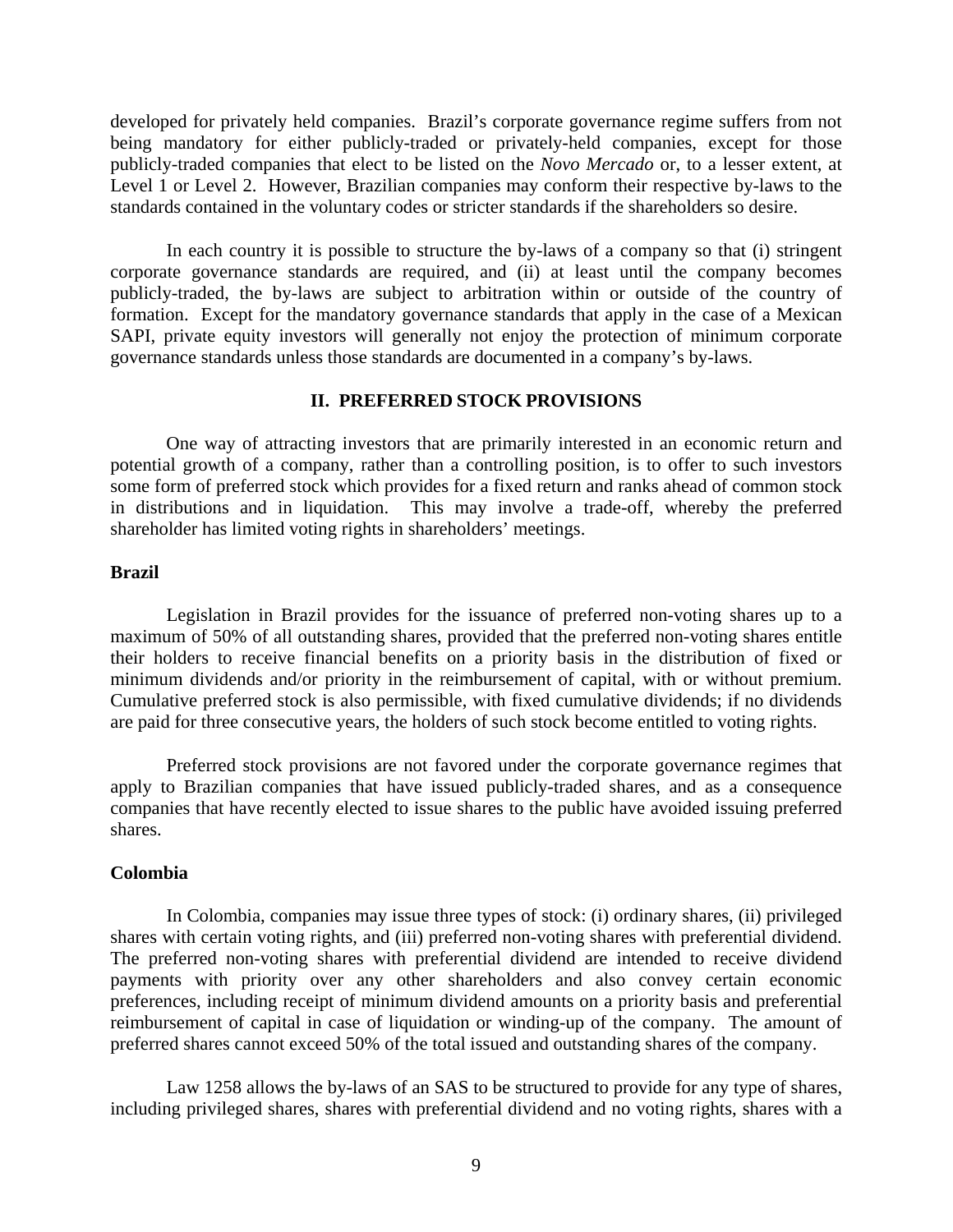fixed annual dividend, and "payment shares" which may be issued by an SAS to its employees or executive officers as compensation and valued in accordance with Colombian labor laws. An SAS may issue shares that have privileges greater than those attributable to preferred shares (including cumulative preferred rights to dividends), and may represent such percentage of the total shares as specified by the by-laws, provided that such shares are not called preferred shares. This is due to a July 2009 opinion issued by the Superintendency of Companies, which requires that shares of types that existed prior to the enactment of Law 1258 will continue to be subject to the restrictions that previously applied to them, even if they are issued by an SAS created under such Law.

#### **Mexico**

Although the laws of Mexico establish that all shares will have the same rights and value, the by-laws of any company may permit the issuance of different classes of shares conferring different rights, including shares with limited voting rights and a preferred dividend of up to 5% of the purchase price. Preferred shares can be convertible into ordinary shares. In the event of the issuance of convertible preferred shares, the shares must be accompanied by the issuance of a sufficient amount of treasury stock to be delivered to the shareholder upon conversion. While the LGSM does not allow the shareholders of an SA to waive their rights to participate in the profits of the company, this prohibition does not prevent an SA from issuing preferred stock that has liquidation and dividend rights that might require the company, upon liquidation, to pay the preferred shareholder before common shareholders. Under the LMV, SAPIs and SAPIBs are permitted to issue different types of shares (including cumulative preferred shares) with no or limited voting rights or with limited economic rights.

#### **Summary comparison**

In summary, preferred shares may be issued in all three countries, normally in exchange for limitations on voting rights, and the holders of preferred shares may have priority over common shareholders in the event of liquidation. Preferred shareholders in Brazil and Colombia can also obtain priority in the payment of dividends without limitation as to amount (except that preferred shares cannot exceed 50% of the total outstanding shares, even when the company is an SAS, although an SAS can have other kinds of privileged shares in excess of such limitation), but in Mexico the amount of the dividend priority is limited to 5% of the purchase price, except in the case of a SAPI or SAPIB. Subject to such limitations, cumulative preferred stock is permitted in all three countries.

## **III. ANTI-DILUTION RIGHTS**

A shareholder of a private company can be protected against the dilution of its percentage ownership of the company's shares through (i) preemptive rights, which entitle the shareholder to purchase a percentage of any new shares issued by the company in proportion to the shareholder's share ownership prior to the issuance, and (ii) a right of first refusal, which in the event of any shareholder proposing to sell its shares to another person, entitles each of the other shareholders to purchase such shares at a price equivalent to that proposed to be paid by the other person.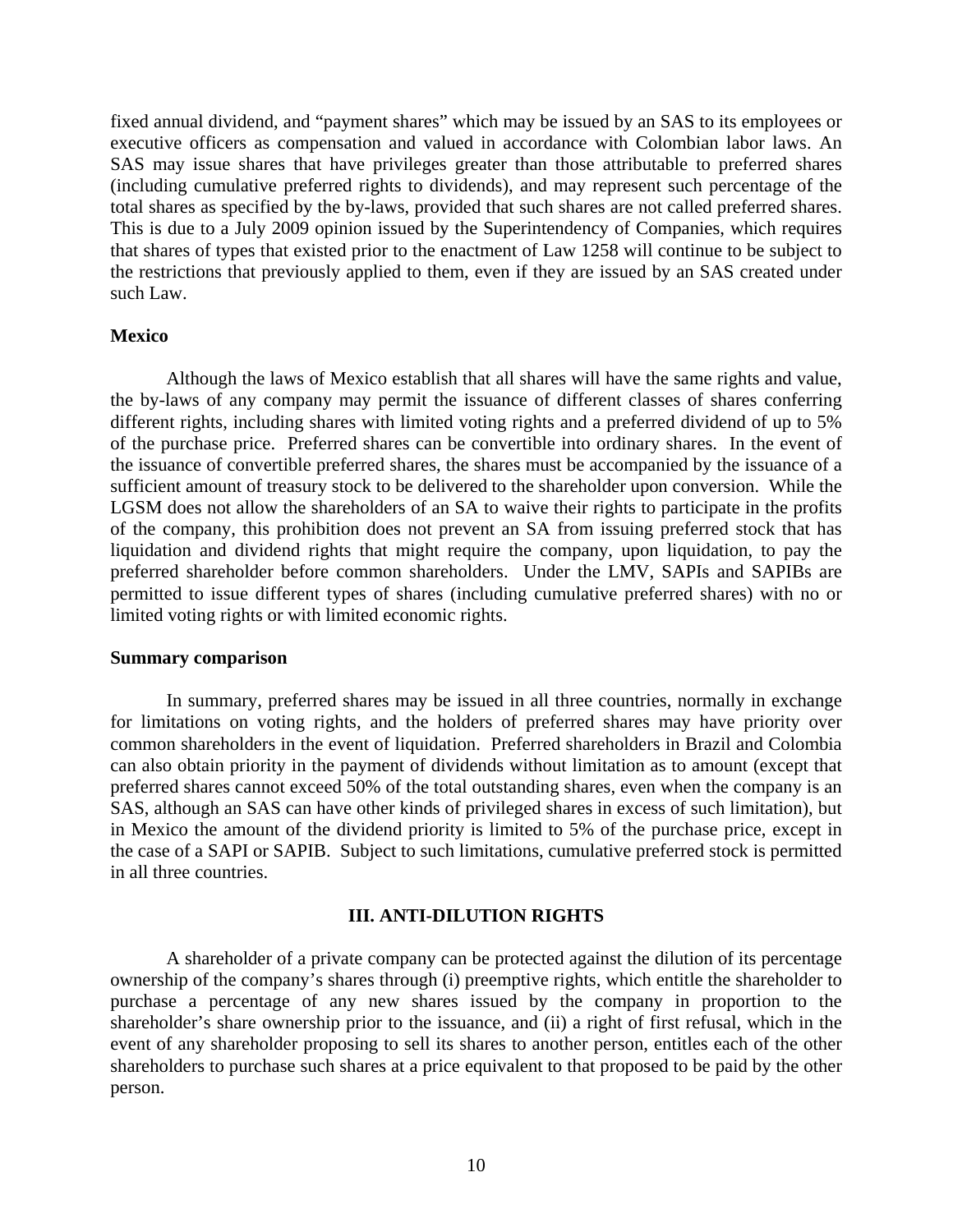#### **Brazil**

In Brazil, preemptive rights are a statutory requirement under Law 6404 and rights of first refusal are contemplated by Article 171 of the LSA. A Brazilian company's by-laws may provide for first refusal rights with respect to any transfer of shares to a third party.

#### **Colombia**

In Colombia, Article 388 of the Colombian Code of Commerce mandates a preemptive right with respect to the issuance of new shares unless such right is waived in a shareholders' meeting or by means of a written consent or waiver delivered to the company upon approval at the shareholders' meeting of the dilutive issuance. Article 407 of such Code permits a right of first refusal to be included in the by-laws of any company other than an Issuer or Registered Company.

It is common for companies to include both types of rights in their by-laws. In addition, Law 1258 permits an SAS to restrict the transfer of its shares for a period of up to ten years, extendible for an additional ten years. There are no special statutory anti-dilution rights (whether preemptive or first refusal) applicable to FCPs.

#### **Mexico**

In Mexico, the LGSM clearly grants statutory preemptive rights to all shareholders of an SA. Consequently, if the SA issues any shares, each shareholder will have a preemptive right to subscribe and pay for such shares *pro rata* in accordance with their respective ownership percentage in the equity of the company immediately prior to the issuance of the new shares. Such preemptive right cannot be waived in advance, thus limiting the ability of the SA to issue stock options and warrants, or grant price protection through anti-dilution and registration rights. However, the issuance of options or warrants may be accomplished through the issuance of shares held as treasury shares as to which the shareholders waive their preemptive rights. The requirements relating to preemptive rights also apply to SAPIs and SAPIBs. In addition, any SA (pursuant to the LGSM) or SAPI or SAPIB (pursuant to the LMV) may grant to its shareholders a right of first refusal on transfers of shares.

#### **Summary comparison**

In summary, preemptive rights are mandatory in all three countries. First refusal rights do not appear to be mandatory in any of the three countries, but they all permit the by-laws of a company to provide for such rights.

## **IV. LIABILITY OF MANAGERS, DIRECTORS AND SHAREHOLDERS; BOARD MEMBERSHIP**

 Corporate laws in Brazil, Colombia and Mexico – to different degrees – all provide for duties of care, loyalty and diligence, allowing managers and directors to be held liable for any damages or losses caused to the company and the shareholders thereof due to a breach of their fiduciary duties of loyalty and care, and similar duties and liability apply to fund managers.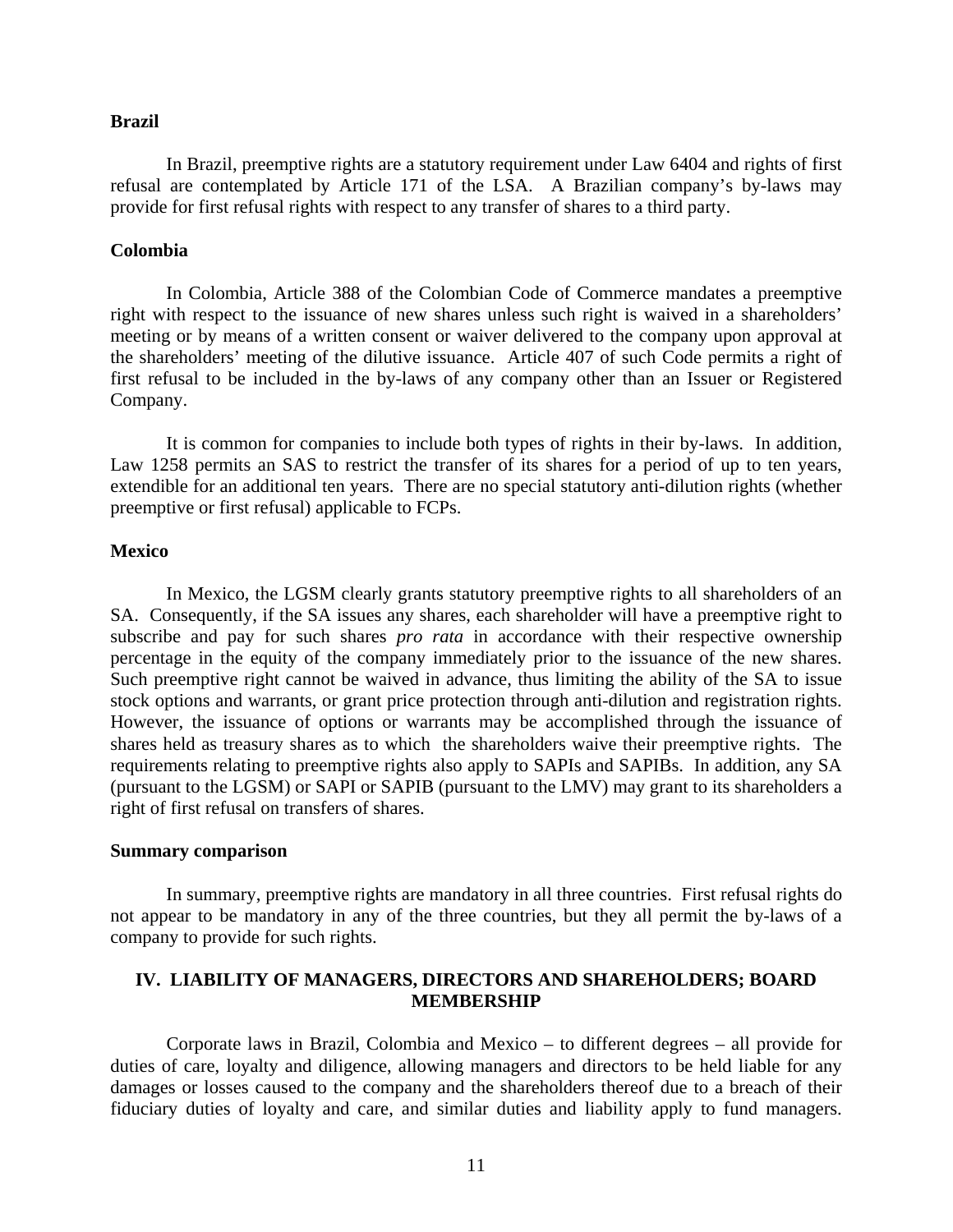There are a few circumstances in which shareholders can be held liable for the actions or omissions of a company.In some cases, there are special requirements and restrictions applicable to the members of a board, including requirements that certain minimum percentages of the board members be independent of management, and restrictions on foreigners serving on a board.

## **Brazil**

Although directors of *sociedades anonimas* and *sociedades limitadas* are generally not liable for actions or obligations undertaken in the ordinary course of business, directors are required to act with care, diligence and loyalty on behalf of the company, respecting confidentiality and disclosure rules. Liability for damages can arise from fault (negligence, recklessness or malpractice), deceit, malice, bad faith, violation of the law or violation of the organizational documents of the company. Directors that fail to file for bankruptcy when necessary can be held personally liable for any resulting loss to the company. Directors can also incur liability for labor, social security and environmental laws and regulations. Article 135 of the Brazilian Tax Code establishes special liability provisions for "obligations arising out of acts performed in abuse of power or in violation of the law" or the company's organizational documents.

The managers of mutual funds (*Fundos de investimento em partipacoes* or "FIPs") have duties of care, diligence and loyalty similar to those of *sociedades anonimas* and *sociedades limitadas*, and managers may be held liable for any damages or losses caused as a result of a failure to comply with such duties as established by law or by the company's constitutive documents.

As for board membership requirements, in the case of public companies listed on the *Novo Mercado* or as Level 2 Special Corporate Governance Companies, as noted in Chapter I above, boards must have at least five members and at least twenty percent of the members must be independent; for other companies with publicly traded shares, whether Level 1 companies or companies with shares traded in the general segment of Bovespa, at least ten percent of the members must be independent. There are no independent-director requirements for privatelyheld of companies. Each board member must own at least one share of the relevant company (unless it is a *sociedade limitada*), but they do not have to be Brazilian citizens.

"Piercing the corporate veil" of a company, i.e. taking action to hold a shareholder liable for the company's acts or omissions, is possible where the shareholder is considered controlling. There are specific rules of the CVM indicating when the degree of control would justify the imposition of such liability in the case of public or listed companies, and the CVM would determine whether the corporate veil should be pierced in the case of such companies. In the case of other companies, the Civil Code would mandate that such determination be made by a court. If the obligations are of a tax, labor or social security nature, there is a greater risk of shareholders being held liable than in the case of debt obligations. In the case of labor and social security obligations of a company, a shareholder may be found by a Regional Labor Office or the Brazilian Social Security Institute, respectively, to be jointly and severally liable for the company's respective obligations.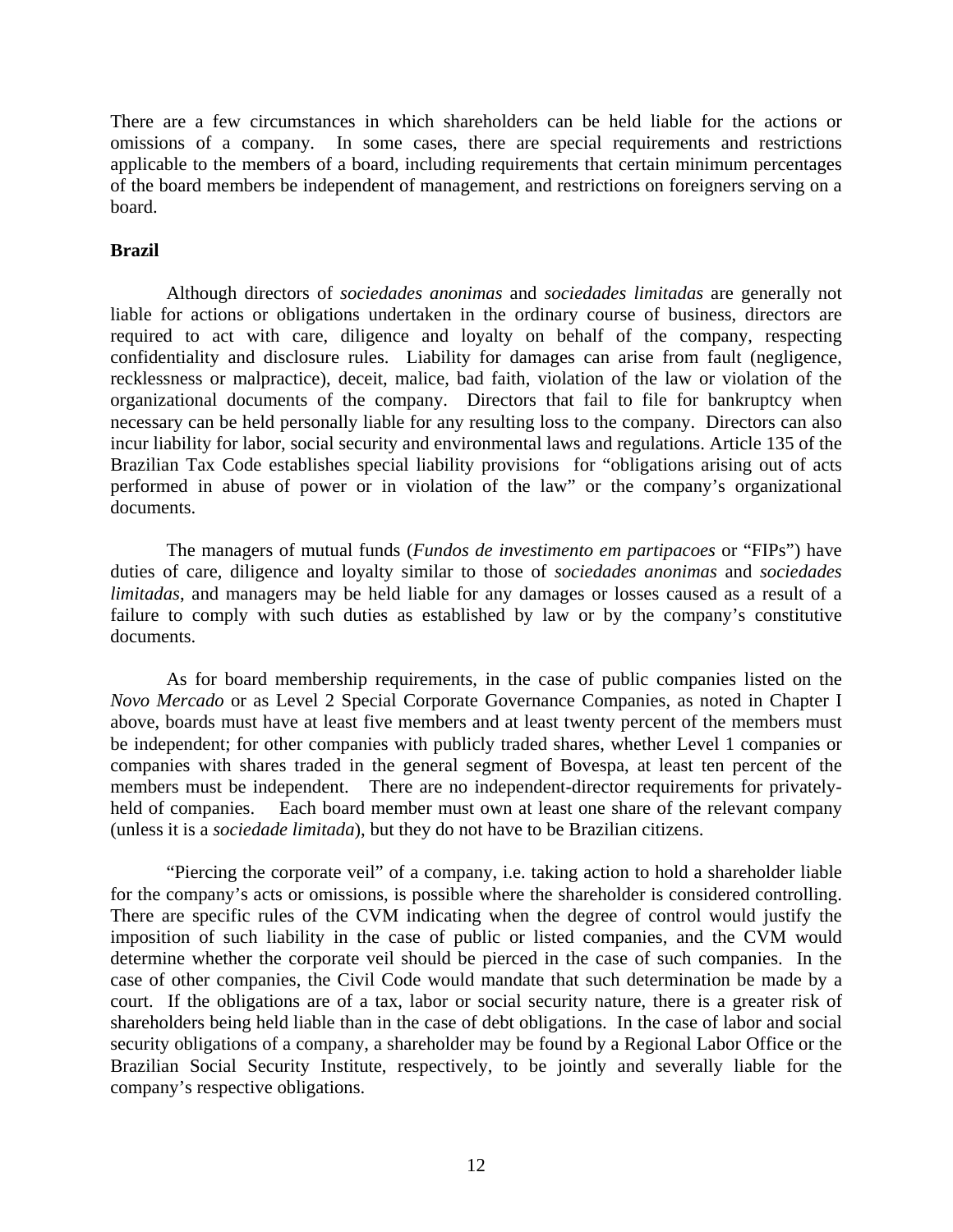## **Colombia**

Commercial law in Colombia imposes fiduciary duties on board members and officers as well as professional managers hired by the company that require them to act in good faith and in the company's best interest. Pursuant to Colombia's Code of Commerce, board members and managers are jointly and severally liable for any damages caused to the company, its shareholders or any third parties as a consequence of their negligence or willful misconduct. Negligence is presumed if the board members act beyond their powers. Fund managers also have fiduciary duties and must act in the investors' best interest; they have duties of care, diligence, loyalty and confidentiality, among others, and must not participate in any transaction involving a conflict of interest. Such persons may be held liable for damages caused by failure to comply with fund agreements and applicable law.

 Under the Colombian Code of Commerce the main limitations on board membership in the case of privately-held corporations are that (i) a majority of the board members may not be persons related by blood or marriage (up to specified degrees), and (ii) the same individual may not be a member of the boards of more than five companies. There are no prohibitions on foreigners serving as board members in Colombia, and since meetings may be held by written consent rather than by holding a physical meeting, foreign board members may easily participate in such meetings without having to attend a physical meeting in Colombia.

However, as mentioned in Chapter I above, Law 964 provides that the board of an Issuer must have between five and ten members, and at least 25% of them must be independent, but does not contain requirements as to nationality. In the case of SSCs, Law 1258 does not require them to have a board and, even in those cases where a board is required by the by-laws, there is no need to appoint alternates (which appointments are mandatory for all other types of companies).

According to Articles 54 to 60 of Decree 2175, the general rules of the Code of Commerce are applicable to private equity funds, if organized as FCPs (as defined in Chapter VII below) and their managers.

With respect to shareholders' liability, depending on the nature of the company, such liability may be limited. Members or shareholders of limited liability companies and corporations are only liable to the extent of their capital contributions to the company – except for labor and tax obligations of a limited liability company and fraudulent actions of a corporation, in which cases the corporate veil may be pierced. The corporate veil can also be pierced upon the occurrence of any of the events specified in Articles 31 and 71 of Law 222 and in Articles 49-8, 61, 82 and 83 of Law 1116 of 2006 regulating reorganization proceedings, if required by specific decision of a competent authority. In such events, the authorities may declare the company's existence as a separate entity null and void or otherwise disregard the corporate entity and thereby make the partners or shareholders of the company (including any SSC) personally liable. In addition there are specific provisions in connection with liability for any act performed with the existence of a conflict of interest.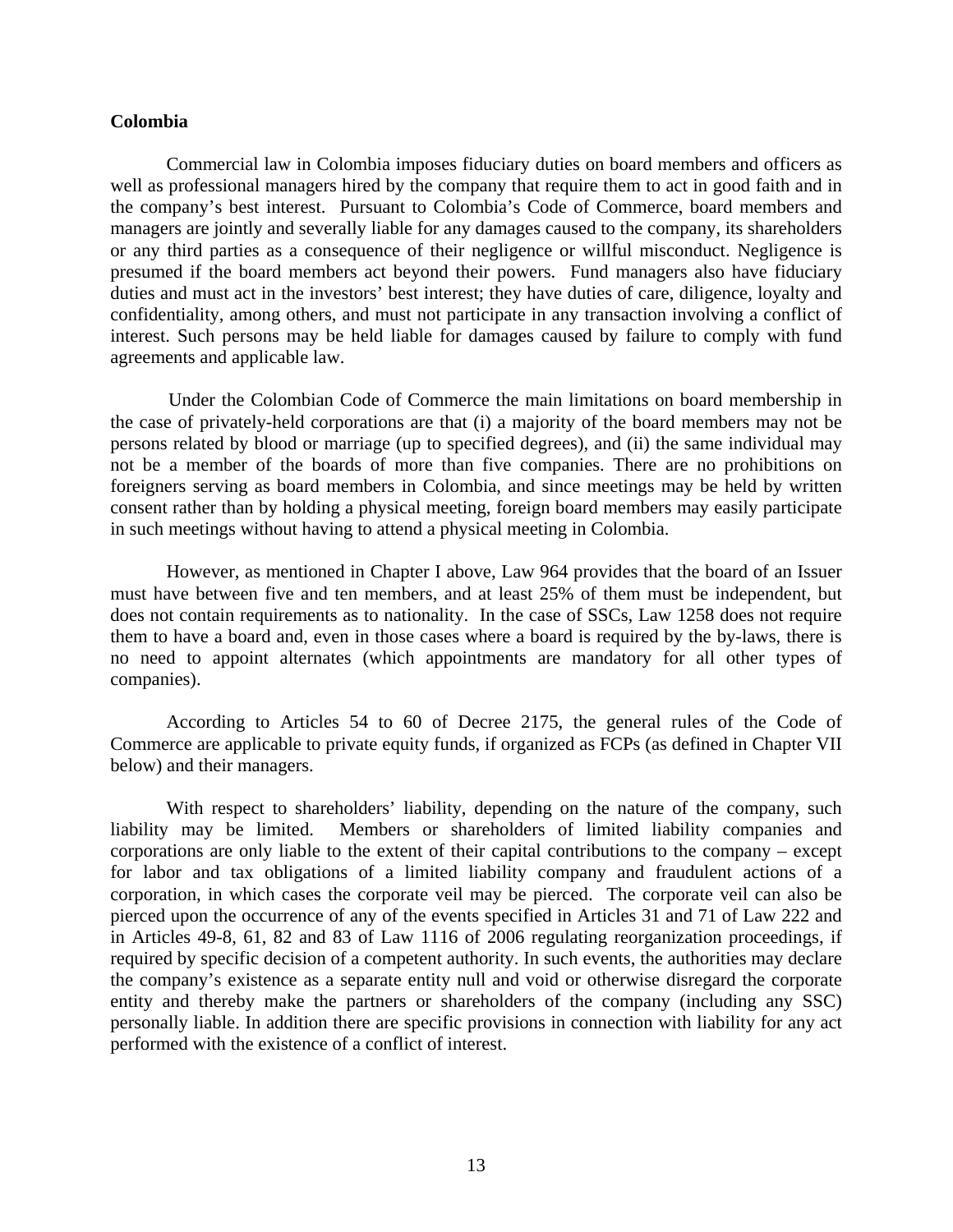#### **Mexico**

Mexico's civil and commercial law provides for a general standard of diligence applicable to any SA, SRL or SIC. Such standard requires board members to act in good faith and in the best interest of the company. The LMV regulates the liability of board members and managers of SAPIs, SAPIBs and SABs, imposing on them duties of diligence and loyalty. Pursuant to the LMV, the duty of diligence requires directors to act in good faith and in the best interest of the company and the duty of loyalty creates an obligation on the part of directors to maintain the confidentiality of all information not available to the public and requires directors to abstain from voting on matters that represent a conflict of interest. It may be more difficult to sue directors of SAPIs for violation of duties established solely under the LMV than for a violation of duties applicable to all companies as established under the LGSM.

Board members' and managers' liability requires them to indemnify the company for any damages or losses caused by failure to comply with their fiduciary duties of diligence and loyalty. Shareholders have the right under both the LMV and commercial law, to make managers accountable for their actions or omissions.

Shareholders' liability in SAs and SRLs is limited to their capital contributions to the company and there are no precedents of piercing the corporate veil, except in the case of labor, social security and tax liabilities, as to which officers and directors are also more likely to be held liable if it can be shown that they were aware of the company's failure to satisfy such liabilities. Piercing the corporate veil, and holding officers and directors liable, is less likely in the case of environmental liabilities than with labor, social security and tax liabilities.

The LMV requires that at least 25% of the members of the board of a SAPIB or SAB be independent, and a former auditor of the company may not be a member of the board. The LMV contemplates independent members of the boards of SAPIs and SAPIBs, but does not make their participation mandatory. Neither the LMV nor the LGSM imposes any nationality requirement on board members.

## **Summary comparison**

 Board members in all three countries are subject to standards of conduct (of care, diligence and loyalty in Brazil, and of good faith and the company's best interest in Colombia and Mexico), that may give rise to liability if they fail to comply with the applicable standards. In Mexico, heightened standards apply to companies formed under the LMV (SAPIs, SAPIBs and SABs), including more explicit confidentiality requirements and statutory indemnification of the company for violations of the standards. While Colombia and Mexico require that independent directors make up at least 25% of the boards of public companies (and, in the case of Mexico, SAPIBs), the minimum percentage in Brazil is only 20%, and this percentage is only applicable to companies listed on the *Novo Mercado* or at Special Corporate Governance Level 2. There are no mandatory minimum percentages for independent directors of privately-held companies (except for SAPIBs in Mexico). In each country, however, private company shareholders may voluntarily agree to establish such minimum percentages. None of the countries restrict the right of foreigners to be board members. Colombia restricts the number of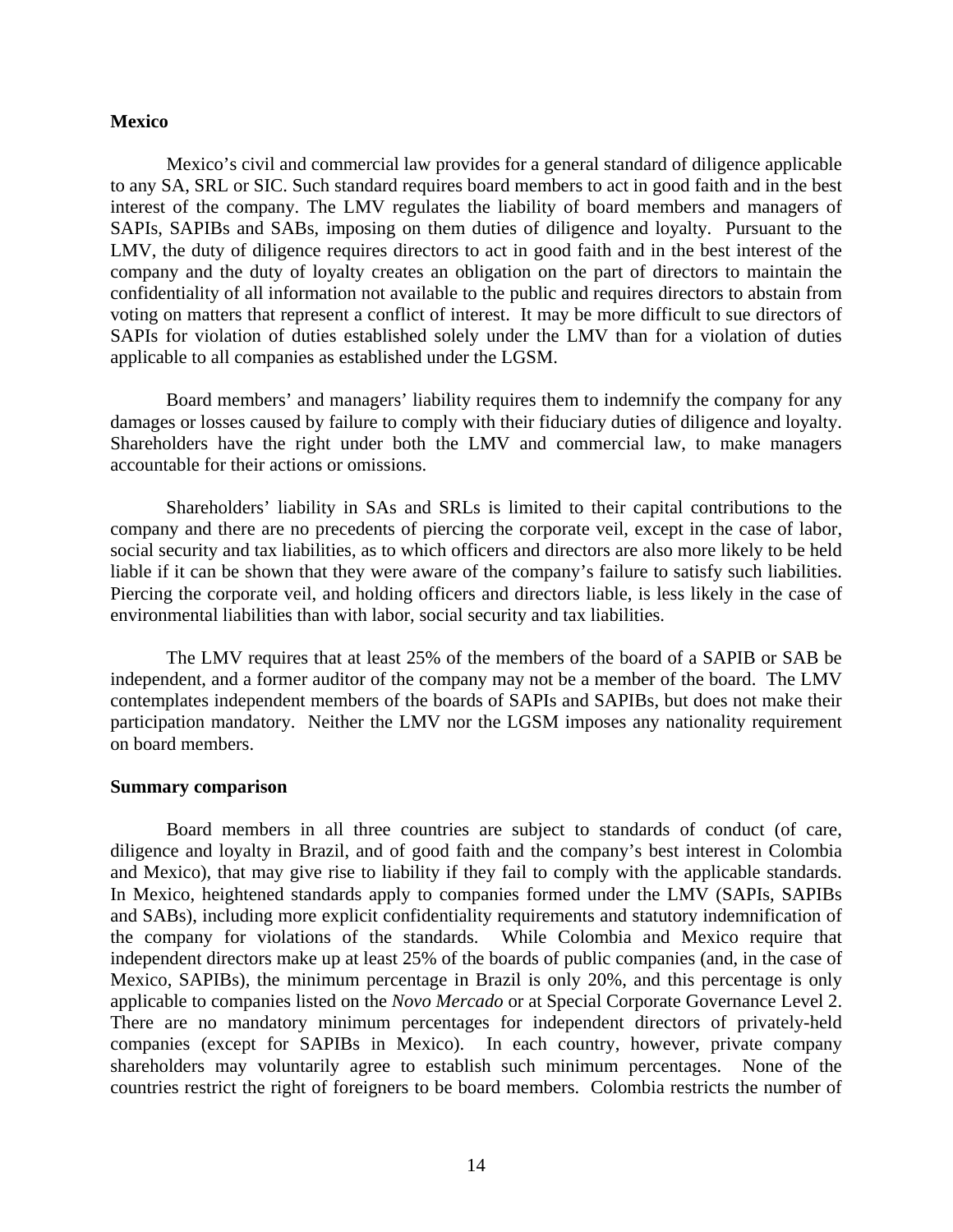companies on whose boards any individual may be a member (the maximum is five), and prohibits a majority of the members of any board from being related by blood or marriage.

#### **V. MINORITY SHAREHOLDERS' RIGHTS**

 In each of the three countries, there are certain statutory protections of minority shareholders. To further enhance such protections, shareholders' agreements and voting covenants have been commonly used in Brazil, Colombia and Mexico during the last two decades in private equity transactions and other structures involving private investment groups. The enforceability of shareholders' agreements and minority shareholders' rights has been questioned in certain jurisdictions, leading to legal reforms that recognize the validity of such arrangements, subject to certain requirements or exclusively for specific types of companies.

#### **Brazil**

 The LSA provides for minority shareholders' rights, such as (i) the right to appoint board members and, under certain circumstances, officers of the company, (ii) a veto right for certain matters at the board and shareholder levels, and (iii) rights of first refusal as to the transfer of shares to third parties. Statutory rights of minority shareholders vary significantly depending on whether the invested company is a closely held or public company. In general, shareholders have certain rights that cannot be eliminated by majority vote, such as the right to share in the profits of the company and in distributions of assets upon its liquidation, the preemptive right to subscribe to new share offerings and the right to withdraw in the event of certain fundamental changes in the company. In addition, any holder or holders of at least 5% of the company's shares may, among other things, (i) obtain a court order compelling disclosure of the corporate books, (ii) file a shareholders' derivative suit claiming management irregularities, (iii) require the audit committee to report on matters for which it is responsible, (iv) request a winding-up of the company upon proof that it is not achieving its corporate objectives, (v) sue for damages caused by any controlling shareholder or shareholders on the basis of a claim of abuse of the control position, (vi) call a shareholders' meeting, and (vii) if the shareholder has dissented from a decision taken at a general shareholders' meeting, obtain payment of a "refund" for its shares under Article 45 of the LSA, which allows the dissenting shareholder to sell its shares to the company for an amount equal to not less than 80% of the value of such shares as determined under such Article.

 Minority shareholders holding a higher percentage are entitled to additional rights. For example, shareholders owning at least 10% of the voting shares have the right to (i) request the adoption of cumulative voting for members of the board, (ii) call a meeting of the audit committee (this can also be done with 5% of the non-voting shares), (iii) elect one member of such audit committee, and (iv) elect one member of the board. Holders of at least 15% of the shares are entitled to elect two members of the board.

 In Brazil, shareholders' agreements are common, recognized and enforceable, can be used to provide more stringent protection of minority shareholders' rights than the statutory provisions specified above, and may provide for resolution of disputes through arbitration either within or outside of Brazil. A shareholders' agreement can state that it is governed by the law of a jurisdiction other than Brazil, but any agreement to be performed in Brazil must be governed by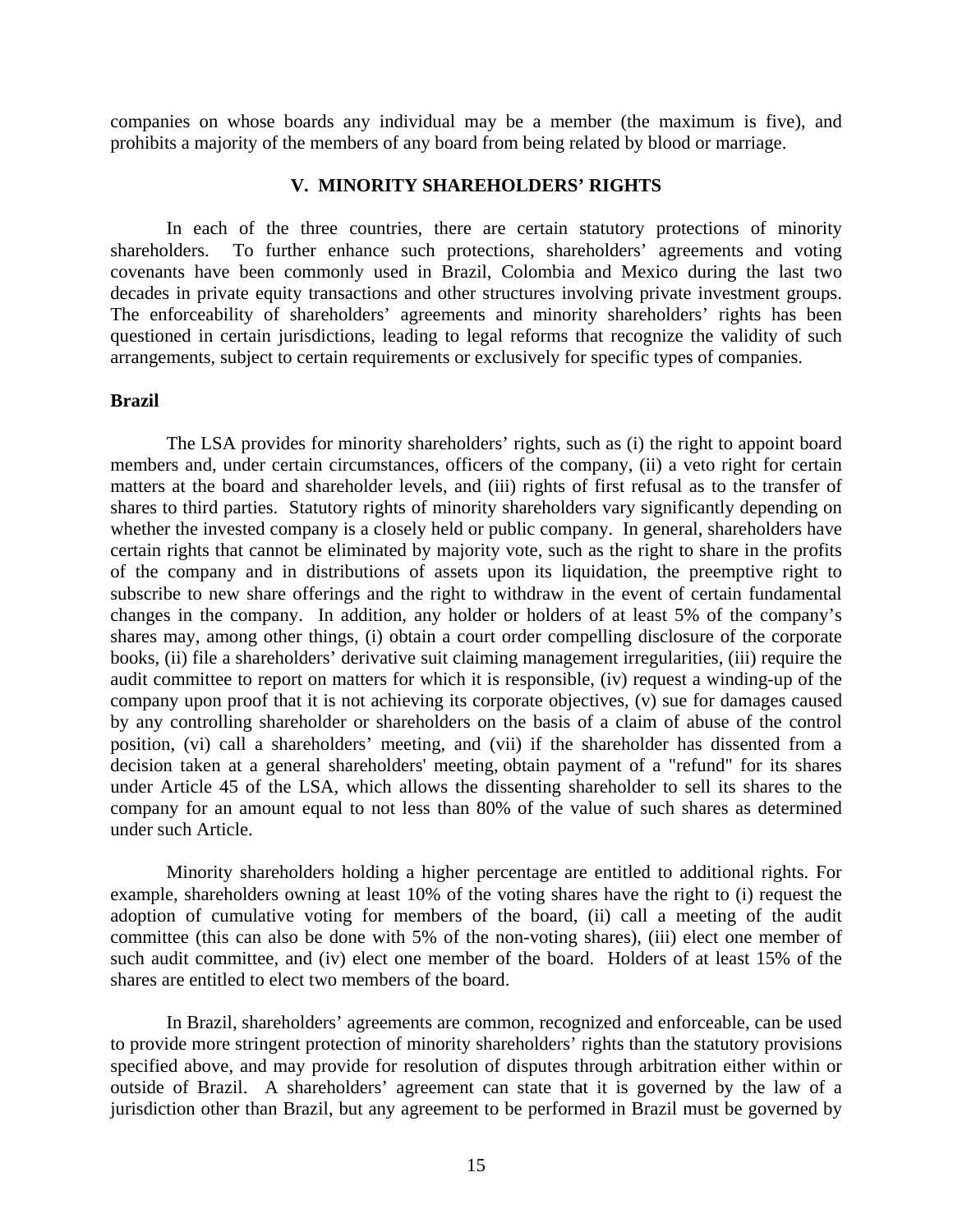Brazilian law, which as a practical matter means that such agreements are normally stated to be governed by Brazilian law.

#### **Colombia**

Statutory minority rights in Colombia include the following: (i) shareholders holding at least 20% of the voting and outstanding shares of a company may request the Superintendency of Companies to call an extraordinary shareholders' meeting, (ii) no more than 50% of the company's net profits may be distributed unless shareholders holding at least 78% of the outstanding shares of the company approve the distribution, (iii) the issuance of stock disregarding the preemptive rights provided in the company's by-laws must be approved by at least 70% of the outstanding shares, (iv) the distribution of shares as dividends must be approved by at least 80% of the outstanding shares, (v) shareholders have a right of withdrawal (*derecho de retiro*) if, as a result of the company's transformation into a different corporate entity, or a merger or spin-off, the shareholders' liability will increase or their economic rights will be adversely affected, (vi) dissident shareholders may challenge the resolutions adopted at the shareholders' meeting when such resolutions contravene the company's by-laws or applicable law, and (vii) repurchased stock does not entitle the company to any representation or voting rights. In the case of an SAS, the provisions protecting minority shareholders can be made more stringent than the statutory requirements. For example, the minimum voting percentages can be higher than those required by law.

Minority shareholders have a "withdrawal right" (*derecho de retiro*) that is similar to an appraisal right, and arises in the case of a merger, spinoff or transformation. Article 12 of Law 222 of 1995 provides that if any such transaction would increase the shareholders' liability or adversely affect their economic rights, the withdrawal right would entitle them to withdraw from the company and obtain reimbursement from the company in an amount equal to the value of the shares they return to the company. If the parties cannot reach an agreement as to such value, it must be determined by means of an appraisal carried out by an expert pursuant to Article 16 of Law 222. A procedure providing for a right similar to an appraisal right also applies in the context of certain types of public tender offers.

The Code of Commerce expressly permits shareholders' agreements regarding voting requirements, board election, transfer of shares (including tag along and drag along rights) and other issues related to minority shareholders' rights. Any such agreement will be treated as valid and enforceable against the parties, provided that the agreement is filed at the main business office of the company. However, shareholders' agreements are only valid for up to ten years, extendible for a second period of ten years with the unanimous consent of all shareholders party to the agreement.

For Registered Companies, additional requirements for the validity and enforceability of shareholders' agreements are that they must be disclosed to the market, that a copy of the agreement be delivered to a legal representative of the company, and that compliance with the agreement must not contravene the securities market rules. The filing and disclosure requirements do not apply to an agreement between the shareholders to which the company is not a party, even if the company is a Registered Company (i.e., it can be enforceable against the shareholder parties even if it is not enforceable against the company).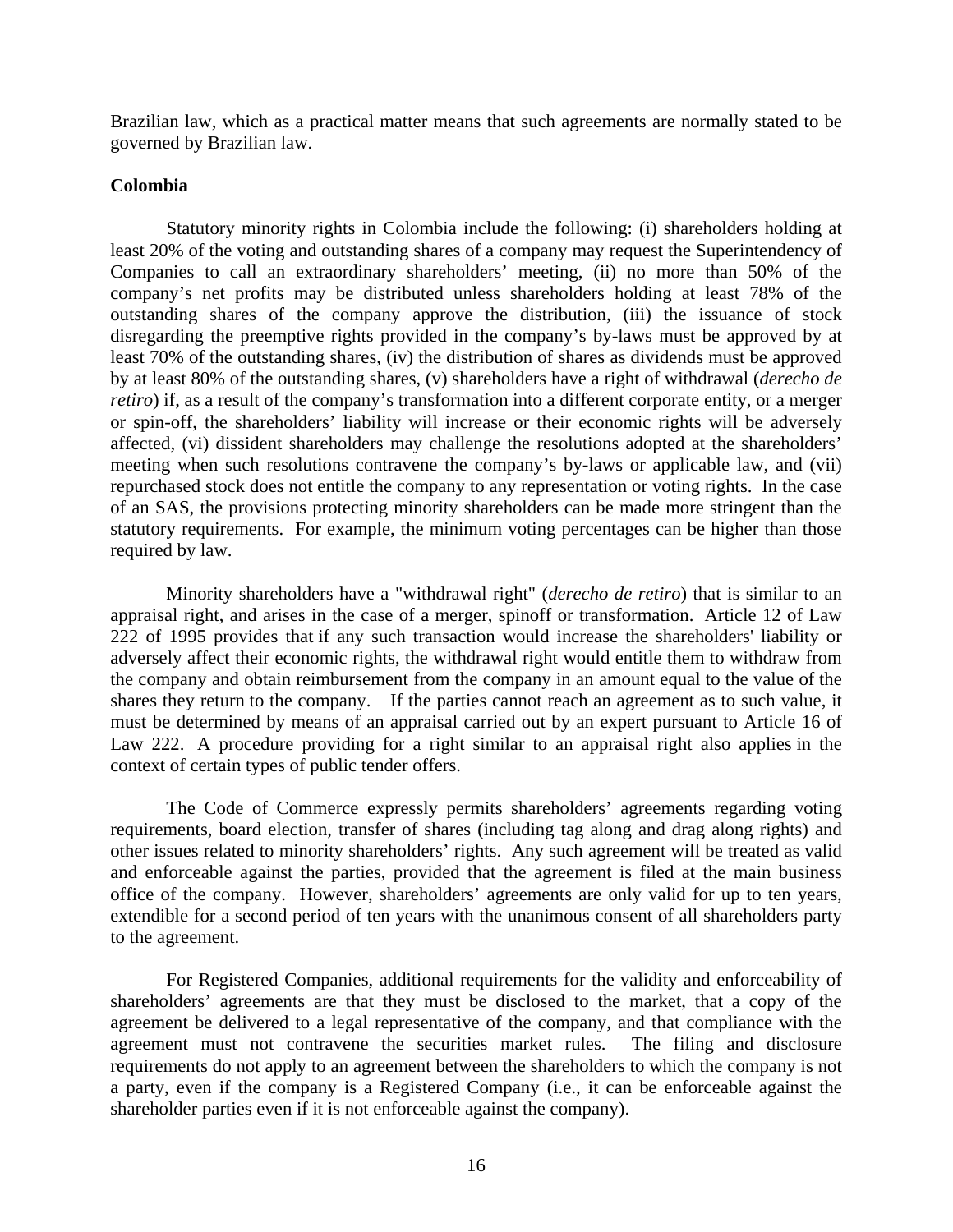Provisions protective of minority shareholders can be included not only in shareholders' agreements but also in the company's by-laws, and as indicated above, dispute settlement provisions can provide for arbitration either within or, subject to some limitations, outside of Colombia. A shareholders' agreement that is to be performed in Colombia must be governed by Colombian law, except that it can be governed by foreign law when (i) there are international aspects of the agreement, such as where any foreign shareholder is a party thereto, and (ii) the parties have agreed that the agreement is subject to international arbitration. However, since enforcement may involve application of aspects of Colombian corporate or commercial law, as a practical matter such agreements are often governed by Colombian law.

#### **Mexico**

The LGSM provides for certain rights of minority shareholders, and the LMV provides for additional rights applicable to shareholders of SAPIs and SAPIBs: (i) shareholders holding 10% of the voting shares of the company may appoint one member of the board, (ii) shareholders holding 10% of the voting shares of the company may appoint a statutory examiner (*Comisario*), (iii) shareholders holding 15% of the voting shares may bring actions against directors of the company, without the need for a resolution adopted by the shareholders at a general shareholders' meeting, and (iv) shareholders holding 20% of the voting shares may sue to block implementation of resolutions adopted by the shareholders. Shareholders of a SAPI or SAPIB may also agree on non-compete provisions, tag along and drag along rights, put and call options, first refusal rights on the transfer of shares, voting agreements and registration and public offering rights. There are no statutory appraisal rights in favor of minority shareholders of a privately-held company dissenting from a merger or other transaction in which a controlling block of shares would be transferred. If the shares of the company are publicly traded, the LMV provides for protection of dissenting shareholders by ensuring that in any buyout of shares they receive a price per share equivalent to that which is paid to the controlling shareholder(s) and that the price per share be approved by the corporate practices committee of the company's board.

Even before the adoption of the LMV provisions relative to SAPIs and SAPIBs, shareholders' agreements were common in Mexico. However, such agreements had not been enforceable as to provisions that restrict or limit voting rights. As of 2006, the LMV expressly provides for the enforceability of shareholders' agreements for SAPIs and SAPIBs even as to provisions restricting or limiting voting rights.

As in Brazil and Colombia, provisions protective of minority shareholders in Mexico can be included not only in shareholders' agreements but also in the company's by-laws, and as indicated above dispute settlement provisions can provide for arbitration either within or, subject to some limitations, outside of Mexico. A shareholders' agreement can be governed by the law of a jurisdiction other than Mexico, but any agreement to be performed in Mexico must be governed by Mexican law, which as a practical matter means that such agreements are normally governed by Mexican law.

#### **Summary Comparison**

In all three countries, minority shareholders have certain rights prescribed by statute. Further protection may be obtain through shareholders' agreements with provisions for the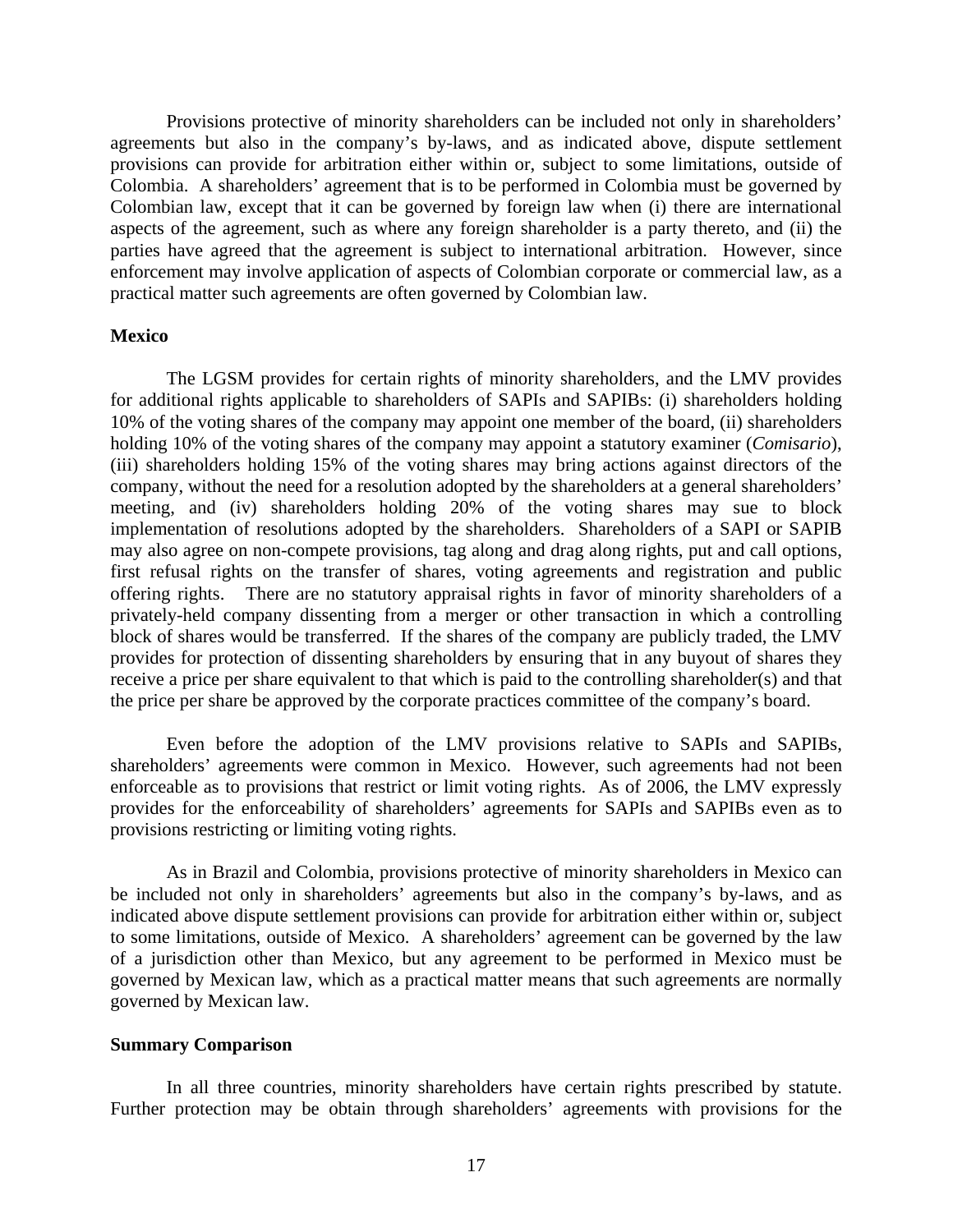protection of minority shareholders' rights, which are generally enforceable in Brazil and Colombia for both publicly-listed and private companies. In Mexico, shareholders' agreements relating to SAs are not clearly enforceable as to voting restrictions, except in the case of SAPIs and SAPIBs. Provisions protective of minority shareholders can be included not only in shareholders' agreements but also in the company's by-laws, and as indicated above dispute settlement provisions can provide for arbitration either within or, subject to some limitations, outside of a company's country of incorporation. A shareholders' agreement can be governed by the law of a jurisdiction other than the country of incorporation (although in Colombia this works only when there is an international aspect, such as the presence of one or more foreign shareholders and the parties have agreed to international arbitration), and for practical reasons such agreements are often governed by the law of the country of incorporation.

## **VI. EXIT STRATEGIES AND IMPLEMENTATION, VIA TAG ALONG, DRAG ALONG AND REGISTRATION RIGHTS**

Private equity investors normally seek to maintain their investments for relatively short periods, usually no more than 5 or 6 years, and thus tend to insist on protections of their ability to exit from the portfolio company at the end of the projected period of investment or beforehand if appropriate. Exits may be through an IPO, a sale to a strategic buyer, a sale back to the company or a sale to existing management. To protect their ability to carry out such exits, investors often seek provisions in shareholders' agreements that will enable them to register their shares in a public offering, participate in sales by other shareholders to third parties ("tag along" rights) and require other shareholders to sell their shares to a third party identified by the initiating seller ("drag along" rights). Each of the three countries permits these means to enable a shareholder to carry out its exit strategy, but the usefulness of such methods will of course depend on whether there is an adequate market (in the case of registration rights) or available interested buyers (in the case of tag along and drag along rights).

#### **Brazil**

 In Brazil, under the LSA, minority shareholders are entitled to tag along rights in a public offering of shares and in the case of a merger. The *Novo Mercado* requires that each listed company have at least one class of shares with tag along rights for all minorities. Rights of first refusal, tag along and drag along rights and preemptive rights may be established contractually in shareholders' agreements and are theoretically enforceable in court, but judicial precedents have so far been insignificant.

Brazilian companies generally have limited access to traditional sources of financing, such as bank financing or debt markets, and capital costs in Brazil are high. CVM regulations make it difficult to effect a leveraged buy-out (a listed company may not be liable for the debt incurred to finance the transaction) and a listed company may only delist if a tender offer is made at a price that may ultimately be set by minority shareholders. Bovespa does not have the size or depth to support a robust market for IPOs, although the Novo Mercado has been attracting investors and may be close to becoming a real exit possibility for private equity or venture capital funds. In addition, venture capital funds are subject to higher, non-standardized administrative taxes, and often do not have the necessary size and structure to serve as an exit. In some circumstances, companies may be better able to do an IPO outside of Brazil, as indicated in the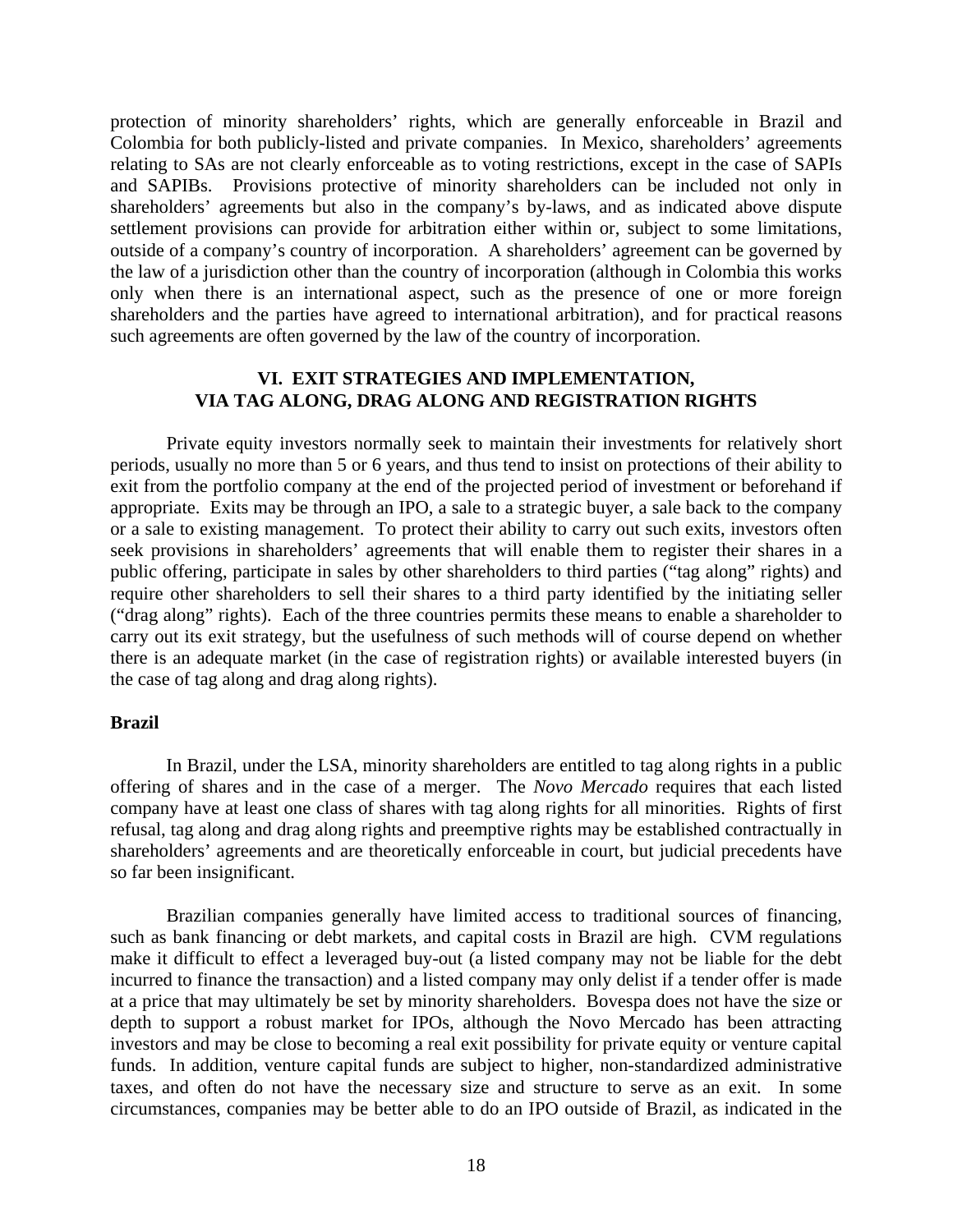section on Mexico below. Where an exit is not possible through a leveraged buyout or IPO, investors must focus on the possibility of either a strategic sale (such as a sale to another company in the same industry) or a sale to the other shareholder or shareholders.

## **Colombia**

Tag along rights, although sometimes used in Colombia (especially when foreign investors are involved), are not generally mandatory for any type of company, but can be implemented through shareholders' agreements (subject to the limitations referred to in Chapter V above). Shareholders agreements and by-laws can also include put options, drag along rights and registration rights, and these provisions are recognized by the SFC and enforceable in the courts. As for Registered Companies, tag along rights are only mandatory in certain cases, such as in the context of some types of public tender offers (*oferta pública de adquisición* or "OPA") or an auction sale (*martillo*). There is no requirement that a Registered Company have at least one class of shares with tag along rights for all minorities. For shareholders of Registered Companies, tag along rights structured through shareholders' agreements are recognized and enforceable among the parties, but only if such rights are structured in compliance with securities market laws and regulations, including registration and disclosure, as indicated in Chapter V above.

The lack of legal rules governing the inclusion of tag along or drag along provisions allow the parties to freely regulate these issues within the law's general framework, but this freedom may lead to deadlocks or enforcement difficulties. Since there is no quick and specifically established mechanism for the enforcement of these provisions, the resolution of disputes or penalties for default are subject to judicial or arbitral proceedings, as applicable. Furthermore, practical implementation of such structures is not well developed, and there are few published judicial or arbitral decisions construing the application thereof.

There are a variety of exit alternatives available. Foreign investment requirements are limited to requiring that the investment be registered and that the registered information be updated on a yearly basis, and do not limit the divestment strategies. The exit strategies generally used by fund managers to exit investments include (i) listing the portfolio company on the stock exchange and carrying out an IPO or creating a secondary market (there are no piggy-back rights in Colombia), although the requirements can be cumbersome, (ii) selling the fund's equity investment to the remaining or initial shareholders or to management in a management buy-out, using put and call rights, and (iii) selling the fund's equity investment to third parties (strategic or non-strategic investors), using tag along and drag along rights. Exchange regulations, however, make it difficult to effect a leveraged buy-out. In addition, debt push-down structures are also difficult to implement. In some circumstances, companies may be better able to do an IPO outside of Colombia, as indicated in the section on Mexico below.

## **Mexico**

Tag along rights are generally recognized but not mandatory in Mexico. By-law provisions as to such rights are likely to be enforceable when they involve SAPIs and SAPIBs, but such enforceability is considerably more difficult in the case of other types of entities, such as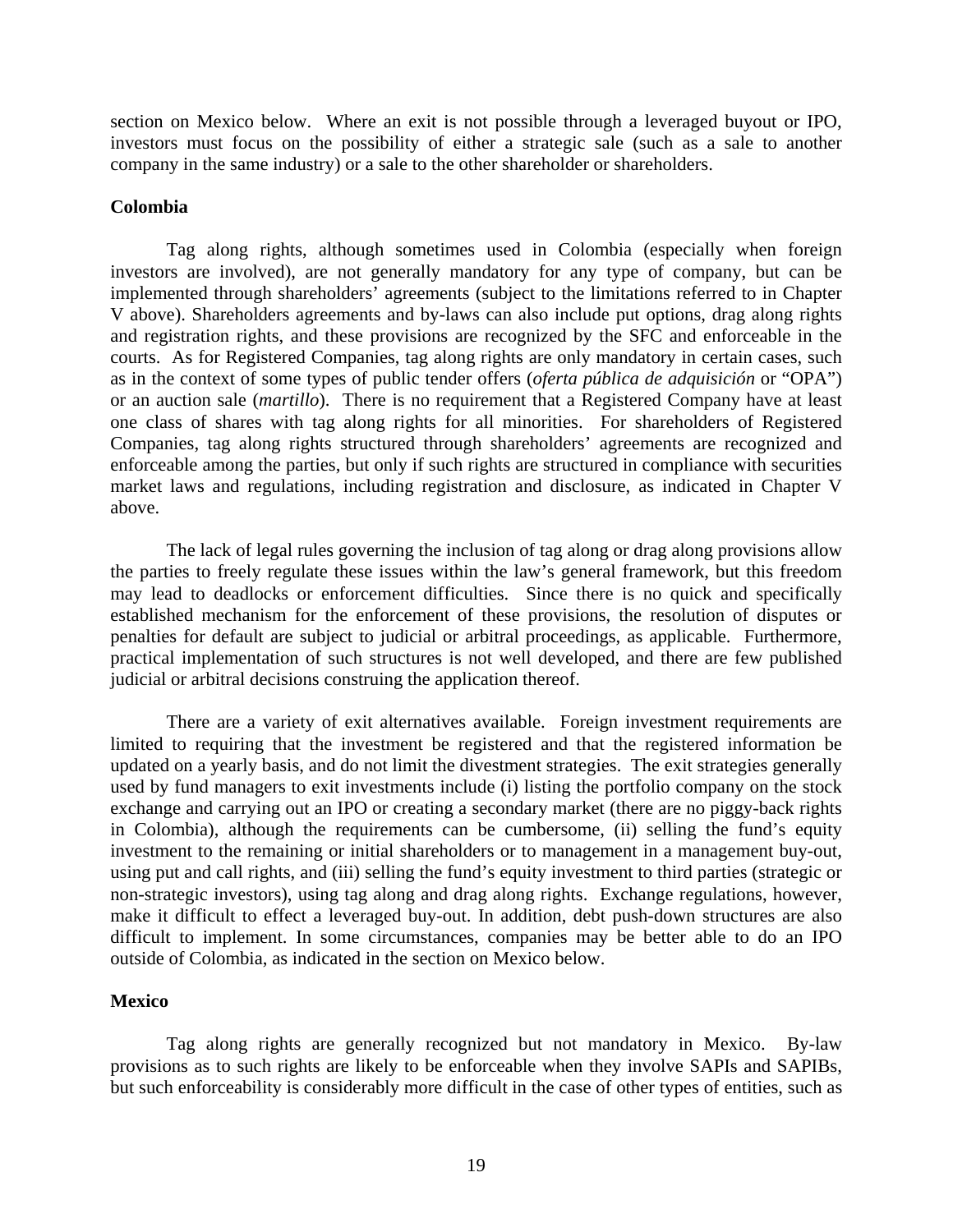SAs and SRLs. Registration rights are common, although judicial enforcement of such provisions may be complicated.

The common exit options for private equity investments in Mexico are a sale to a third party, a sale to other shareholders, or an IPO, but for practical reasons the most common exit strategy is to sell the assets or stock of the company to a third party in a private sale, sometimes through the exercise of drag along and tag along rights. The LMV allows shareholders of SAPIs and SAPIBs to agree on buy/sell mechanisms that will allow them to sell their interests in the event of a deadlock at the board or shareholder level. Except in the case of SAPIs and SAPIBs, Mexican law specifically prohibits private Mexican companies from redeeming shareholders' stock unless redemption is judicially ordered for the purpose of satisfying debt obligations. An SAB may sell its stock to the general public by listing its shares directly on the Mexican stock exchange (*Bolsa Mexicana de Valores*, or "BMV") in an IPO. However, public stock markets in Mexico remain small by U.S. standards and can be illiquid. An SAB may also sell its stock directly or by listing American Depositary Receipts on a U.S. stock exchange, on NASDAQ, or in the over-the-counter or "pink sheet" markets. Mexican companies can also pursue a private placement in the United States under Section 4(2) of the Securities Act (most commonly via Regulation D).

#### **Summary Comparison**

Because local markets lack sufficient size or depth to support IPOs, exit strategies in all three countries tend to rely more on the possibilities of transferring shares to other shareholders or to third parties (including strategic buyers) in negotiated sales, which can depend on the effectiveness of tag along and drag along rights as well as puts and calls. In all three countries, shareholders can seek the protection of such rights through negotiating for inclusion of appropriate provisions in the company's by-laws and/or in shareholders' agreements, but such provisions are not mandatory except for tag along rights in the case of publicly-traded companies in Brazil.

# **VII. REGULATORY ISSUES: FUND FORMATION/FUND OPERATION AND RESTRICTIONS ON FOREIGN INVESTMENT IN FUNDS**

 To a growing degree, investment in Latin America by private equity funds based in the United States and Europe is being supplemented by investment through locally-based private equity funds. This is particularly true in Brazil and Colombia, where local sources of capital are being directed to investments in local companies, but not so prevalent in Mexico (although the recent introduction of CKDs described below may change this situation). Local funds often have the advantage of being more familiar with local companies, and may be less complicated for local investors from a tax perspective.

## **Brazil**

Brazil has a regulatory regime that is relatively friendly to private equity investment, which has helped to significantly increase private equity activity in recent years. As described below, however, a number of issues still exist.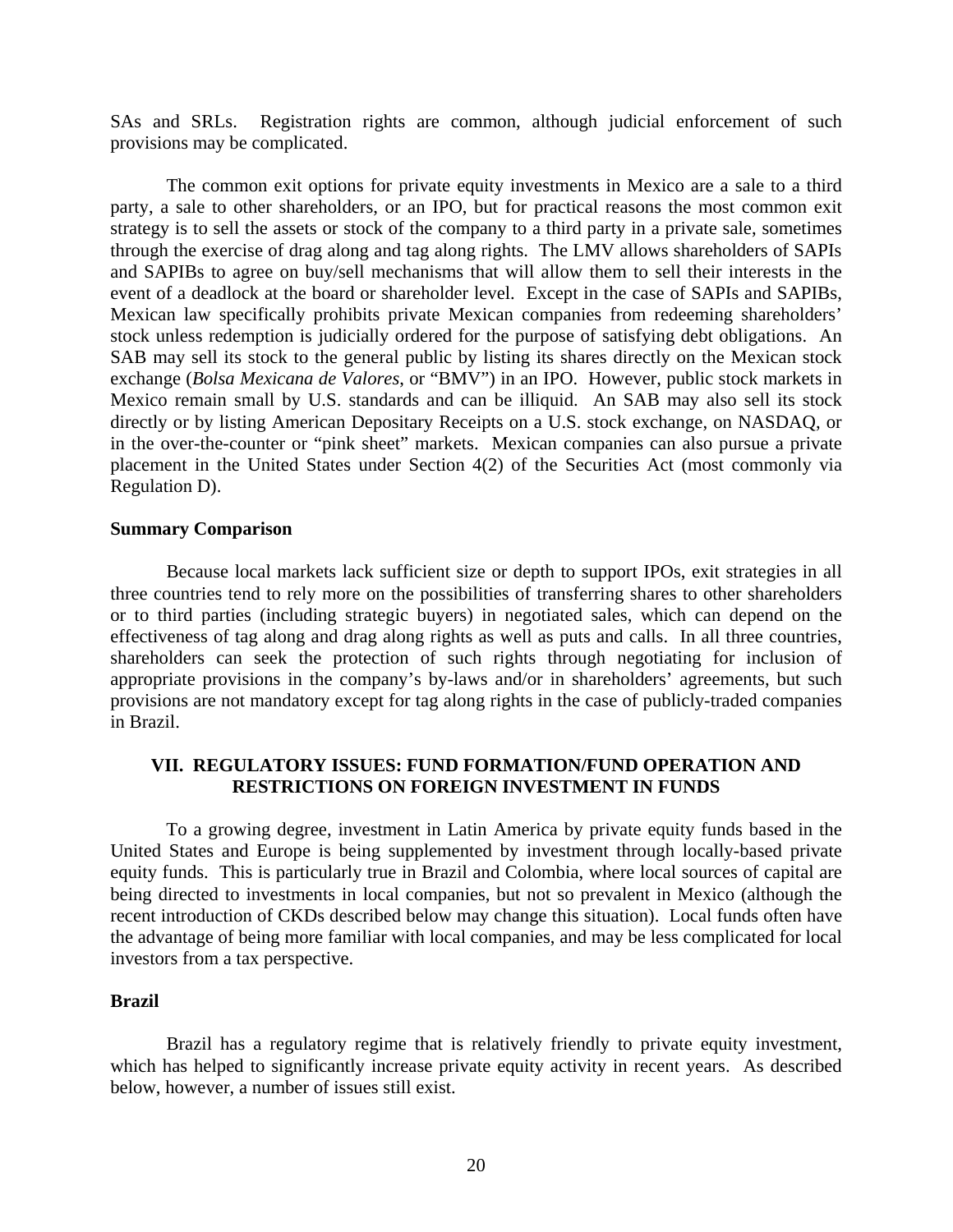The two most commonly used vehicles for private equity investments in Brazil are *Fundos de Investimento em Participação* ("FIPs") and *sociedades limitadas*. While both have made investing in private equity funds more accessible, FIPs in particular have become the preferred form.

FIPs are closed-end investment funds permitted to invest in public or private corporations. They benefit investors by allowing investments in private entities to be exempt from both capital gains and distribution taxes. Additionally, they permit the netting of gains and losses among investments in the same fund. FIPs are generally not constrained as to the size of their target companies and have the ability to control targets through majority ownership or contractual agreements. FIPs may not make direct investments outside of Brazil or invest in real estate. *Sociedadas limitadas* provide their shareholders with limited liability to the extent of subscribed and paid-up capital and are not required to publish their financial statements. Any *sociedade limitada* must be comprised of at least two equity shareholders, which may be individuals or legal entities (domestic or foreign). Non-resident equity holders need to appoint a Brazilian resident individual to represent them locally. Furthermore, *sociedades limitadas* have no minimum capital requirement.

FIPs (but not *sociedades limitadas*) must register with the CVM, and this registration process can be cumbersome. FIPs are only accessible to qualified investors, which include financial institutions, insurance companies, investment funds, portfolio administrators, and securities consultants, as well as individuals or legal entities that hold financial investments in an amount exceeding a specified threshold. No simple online registration process exists for FIPs. Additionally, the central bank in Brazil requires the registration of all of the investments made by foreign investors, whether through FIPs or *sociedades limitadas*. While Brazil has made great strides in enabling equity investments, the somewhat difficult registration process as well as problems associated with processing foreign exchange flows make investing logistically difficult, especially for foreign investors.

Negotiations between private investors and various funds are severely hindered in Brazil due to the lack of valuation guidelines needed to create a framework for valuing investments and so provide consistency within the private equity industry. Intellectual property rights present an additional issue because a lack of transfer rules makes registration and enforcement quite difficult.

Both insurance companies and pension funds are major sources of private equity funding in Brazil, but these institutional investors are under certain restrictions which limit their ability to participate. Such restrictions include Brazil's variable income rules, which specify that no more than 50% of a pension fund may be allocated to variable income. Pension funds are also limited to investing no more than 20% of the entirety of their respective funds under investment ("reserves") in private equity and cannot invest in any private equity funds domiciled outside of Brazil. Open pension funds may invest up to 60% of their reserves in stocks while insurance companies may invest up to 50% of their reserves in stocks and other variable income instruments. Pension funds generally participate in Brazilian private equity investments more often than insurance companies. Many pension funds investing in private equity also insist on participating on the investment committees of the funds in which they have invested.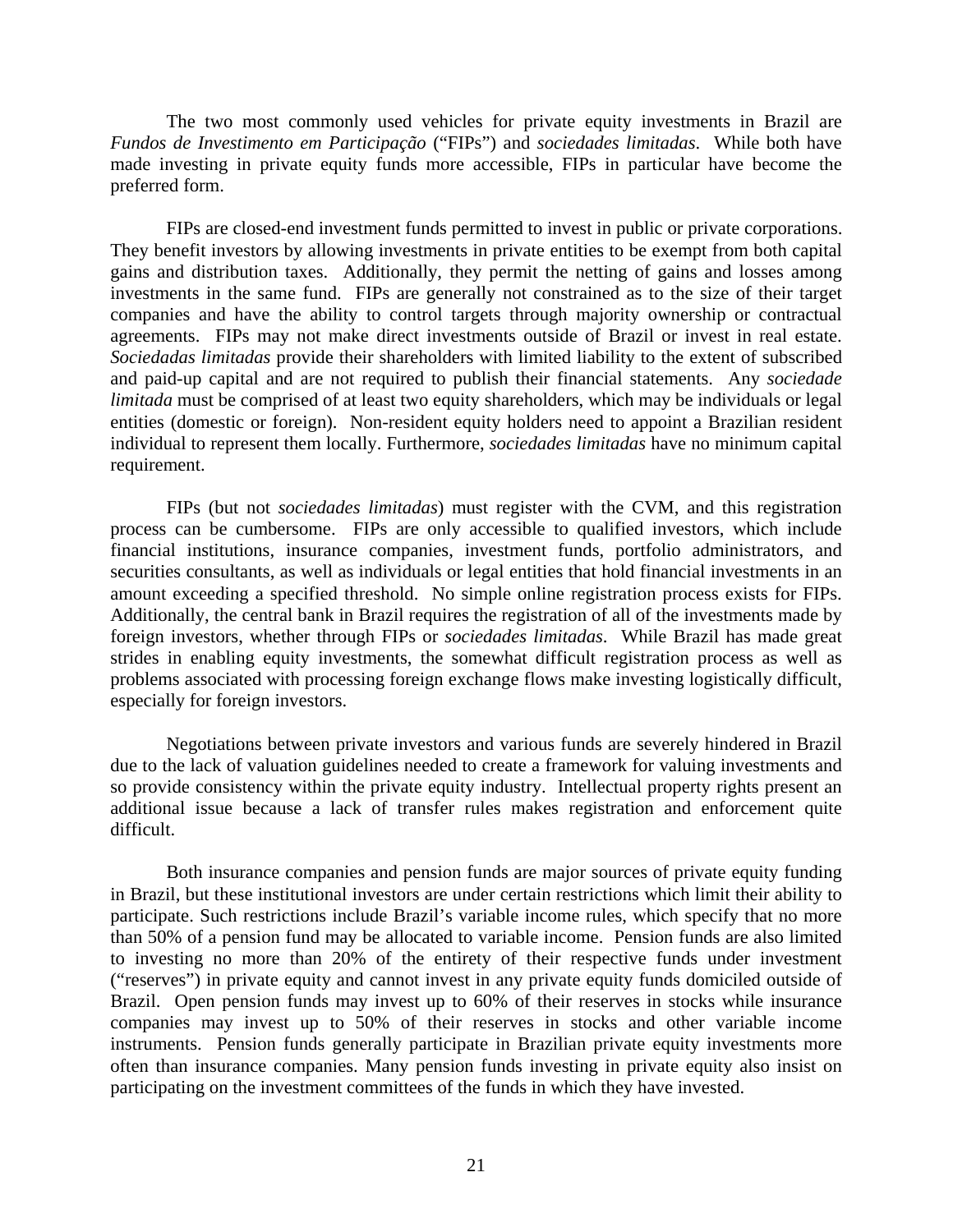Foreign investors also face obstacles. All foreign investments in Brazilian companies must be registered with the Central Bank Electronic Registration System. Without proper registration, the investor's ability to repatriate funds and receive dividends will be severely hindered. While investors must pay the increased transaction costs associated with this registration, there is no requirement that they maintain a permanent establishment in Brazil in order to invest in a Brazilian company. Additionally, there are no restrictions on the amount of the foreign investment, except for certain regulated industries such as nuclear energy, health services, postal services, airlines and media. Compared to other Latin American countries, such as Argentina and Mexico, Brazil has fewer restrictions on foreign investments in private equity funds. However, foreign investors will likely face increased transaction costs due to the registration requirements associated with these types of investments.

#### **Colombia**

In Colombia, regulation of private equity funds is focused on those which are formed as *Fondos de Capital Privado* ("FCPs"), which are closed pooled funds (*carteras colectivas cerradas* or "Pooled Funds") in which 2/3 of the contributions are invested in assets or economic rights other than publicly traded securities registered with the National Registry of Securities and Issuers (*Registro Nacional de Valores y Emisores)*.

The formation and management of FCPs are subject to Decree 2175. FCPs are also subject to administrative regulations issued by the Central Bank with respect to currency and foreign exchange matters, as well as administrative and technical regulations issued by specific supervisory governmental agencies. SFC regulations address more specific issues for FCPs, such as fund formation monitoring, fund portfolio and individual share valuation methodologies and reporting standards, management and compliance issues and profitability disclosure rules. The SFC also cooperates with the *Autorregulador del Mercado de Valores* ("AMV"), a self-regulating organization which acts to maintain stability and integrity in the markets and to protect investor interests.

Decree 2175 classifies categories of Pooled Funds based in part on requirements for the redemption of shares. For example, it provides for (i) open Pooled Funds without restrictions on redemption, (ii) open Pooled Funds with penalties for early redemption, (iii) staggered Pooled Funds (*cartera colectiva escalonada*) in which shares may only be redeemed once a specified maturity has been reached, and (iv) closed Pooled Funds where shares may only be redeemed upon expiration of the fund's term unless partial and advanced redemptions are (a) required by law, or (b) required to distribute the appreciated value of shares. It also classifies categories of Pooled Funds with regard to the underlying asset and transactions managed by such funds, for example, (i) real estate, (ii) margin (only brokers and trust companies are authorized to manage such funds), (iii) speculative (with minimum investment size restrictions), (iv) index funds, and (v) FCPs. Decree 2175 does not, however, preclude the establishment of funds structured with other characteristics (i.e., funds of funds), if authorized by the SFC.

An FCP must be formed as a special purpose vehicle that does not have legal personality and that is administered by a trust company (*Sociedad Fiduciaria*), a broker (*Sociedad Comisionista de Bolsa*) or an investment company (*Sociedad Administradora de Inversión*), such companies being collectively called "Authorized Companies"). FCPs are not eligible investments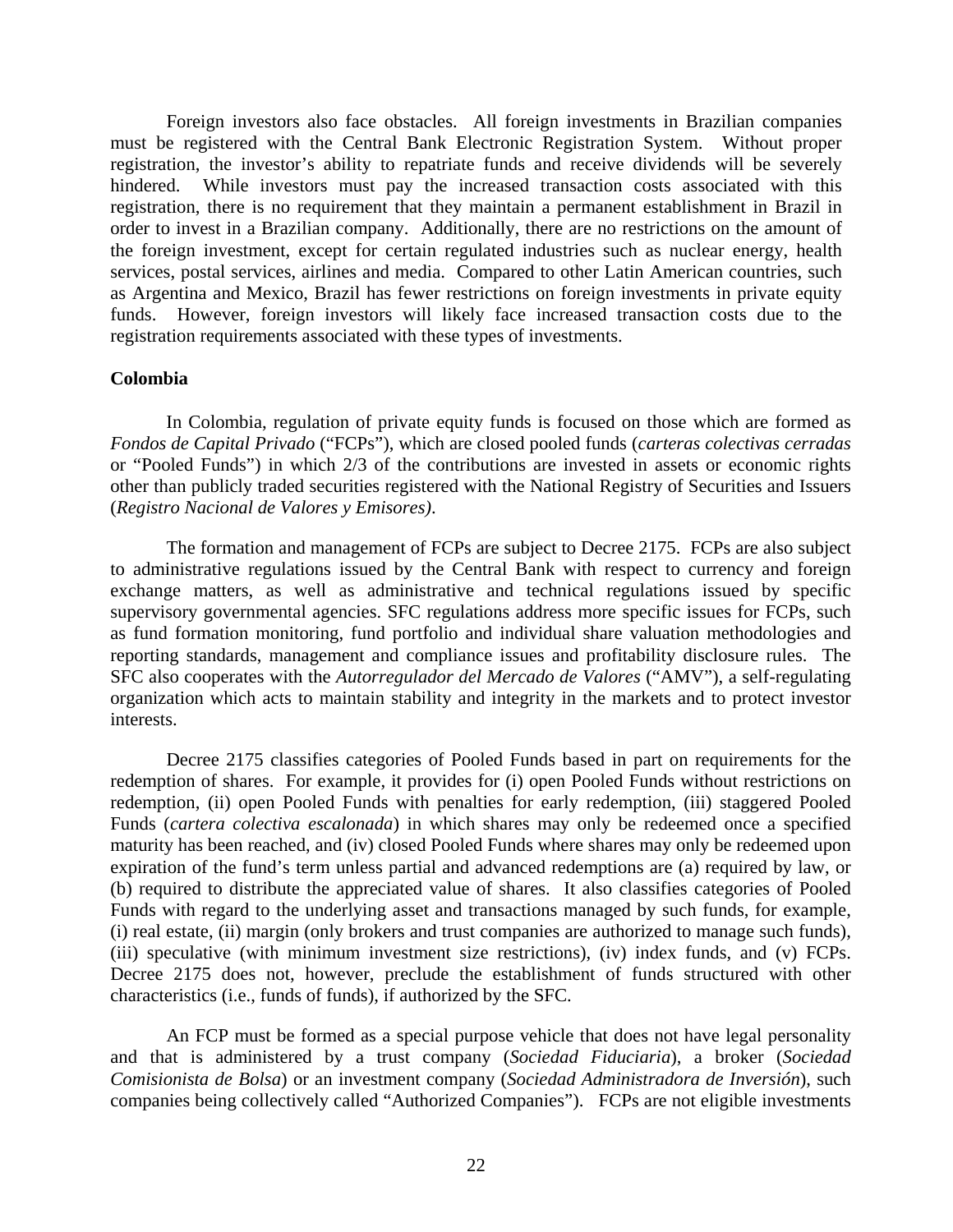for pension funds. As closed Pooled Funds, FCPs' participation units may only be redeemed upon expiration of the fund's term unless (a) the redemption is partial and in advance, or (b) there has been an appreciation in the value of the units of participation.

FCPs must be managed by either a manager designated by the Authorized Company or by a professional manager (*Gestor Profesional* or "GP") hired by the Authorized Company. Decree 2175 requires that the GP be an expert in the management of investment portfolios or the type of assets in which the fund invests. Authorized Companies that manage FCPs through a manager who they designate directly can only designate managers who are registered with the *Registro Nacional de Profesionales del Mercado de Valores* (RNPMV) and who maintain certifications with AMV. In order for the FCP to receive investments from pension or severance funds, it must designate a GP who has had at least 5 years of experience in managing (i) private equity funds, or (ii) assets of the class targeted by the fund within or outside of Colombia. If the GP is a legal entity, such requirement can be satisfied by its legal representative or by its parent company, as applicable.

As noted in Chapter IV, Articles 54 to 60 of Decree 2175 provide that provisions of the Code of Commerce applicable to *sociedades anónimas* apply to FCPs as well. As a result, participation units in FCPs, directors and investment committee members are subject to a regime similar to that applicable to shareholders and directors of companies. Also, the rules on managers' liabilities, board membership and shareholder rights that are contained in Law 222 also apply to FCPs. Although this law refers specifically to managers' liabilities in the context of the different forms of "companies" existing in Colombia, they are also applicable to FCPs, as specifically set forth in Decree 2175.

In general, the formation of an FCP in Colombia is relatively simple. Once the Authorized Company and the manager or GP have been appointed, the Authorized Company must file the proposed Placement Rules (*Reglamento*) of the FCP with the SFC for informational purposes. Even though the SFC's prior approval is not an operational requirement, it is advisable that the FCP organizers take into account any comments the SFC and potential institutional investors may make regarding the proposed Placement Rules or other aspects of the FCP. The FCP can commence operations within ten days after the filing of its Placement Rules with the SFC. Thereafter, the Authorized Company will be required to comply with certain obligations such as periodic disclosure of information to investors and to the SFC, delivery of periodic valuation and profitability reports, and responding to any requests by the SFC for additional information.

Decree 2080, adopted in 2000, requires that foreign private capital invested from abroad in Colombia must be channeled through the foreign exchange market, as foreign direct investment or as portfolio investment. Investment by a foreign investor, whether or not it is a foreign private equity fund, in an FCP in Colombia is deemed to be foreign direct investment, as is investment by a foreign fund directly in a Colombian company, and in each case such investment must be routed through a foreign exchange intermediary to the corresponding FCP or company. Article 6 of Decree 2080 provides that foreign investment is permitted in most sectors of the Colombian economy. The main exceptions are: (i) the sectors in which foreign investment is prohibited, namely defense and national security activities and the processing, transportation and disposal of toxic, hazardous or radioactive waste originating outside of Colombia; (ii) a few sectors where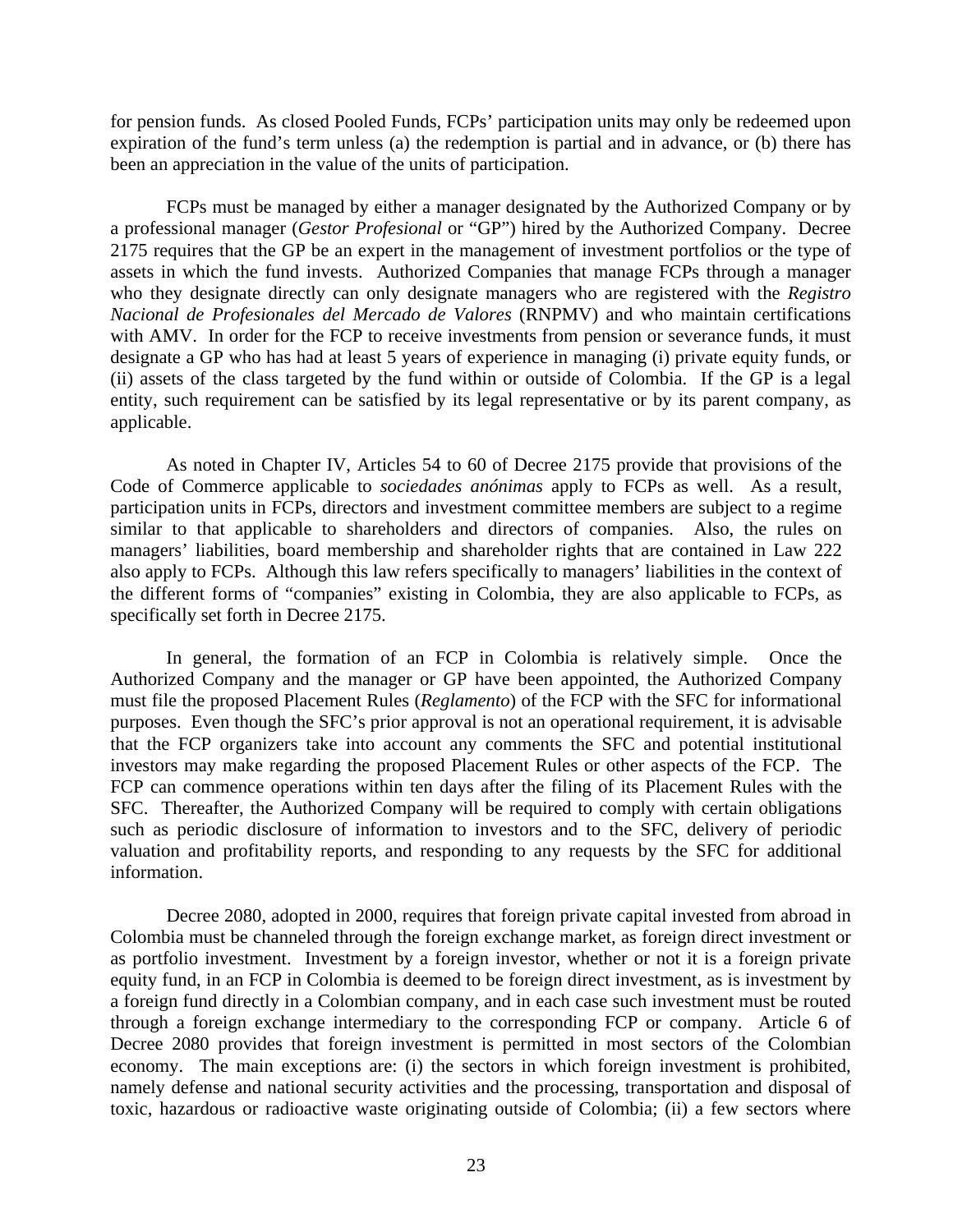there are percentage limitations, notably telecommunications; and (iv) a few sectors where prior government authorizations are required, notably financial services.

For a Colombian pension fund to invest in a private equity fund formed outside of Colombia (a *Fondo de Capital Privado Constituido en el Exterior* or "FCPE"), the FCPE must satisfy the following additional restrictions imposed by the SFC: (i) at least one of the following entities must be incorporated in an investment grade jurisdiction: (a) the special purpose entity through which the FCPE was formed, (b) the FCPE's manager, parent company or affiliates, or (c) the FCPE's professional manager, (ii) the FCPE or its manager (or affiliates) or general partner (or general partner's affiliates) must have invested or managed qualified assets of at least US\$1 billion; (iii) the FCPE's manager, whether an individual or entity, must have at least 5 years of experience in the management of FCPs or FCPEs or in the management of the underlying assets of FCPs or FCPEs (if the FCPE's manager is an entity, the 5 year experience requirement can be satisfied by any legal representative thereof); and (iv) the FCPE's private placement memorandum must identify the fund's investment targets, investment policies, risk management and internal corporate governance controls.

#### **Mexico**

Mexico has not been an attractive jurisdiction in which to create or form private equity funds, partly due to a lack of appropriate vehicles and mechanisms and partly due to a lack of tax incentives. Mexico has not yet developed a strong or compelling regulatory structure that would allow the private equity industry to fully develop, and investors do not consider the available vehicles to be appealing or trustworthy.

During the 1990's, new legislation permitted the formation of a new type of capital investment entity called the *Sociedad de Inversión de Capital (SINCA*), an open-end private equity fund regulated by the CNBV. Unfortunately, SINCAs have not prospered due to excessive regulation which restricts the scope of their investments as well as their funding and management.

More recent legislation has introduced additional types of investment vehicles. In 2005, Banco de México (Mexico's Central Bank) promulgated rules permitting the creation of vehicles called Private Equity Investment Trusts (*Fideicomisos de Inversión de Capital Privado (FICAP)*) regulated by the Income Tax Law. The FICAP was designed as an open trust, which may continuously raise funds and close multiple deals. From a corporate and tax perspective, FICAPs are structured like a U.S. limited partnership. However, FICAPs are still problematic for investors because of (i) restrictions on the investment period of the trust (80% of its funds must be invested one year after closing), and (ii) restrictions on the reinvestment of funds (the trust must distribute its income immediately after selling any portion of its portfolio).

In July 2009, the CNBV issued new regulations permitting the issuance of Development Capital Bonds (*Certificados de Capital de Desarrollo* or "CKDs"), which may be listed on the Mexican Stock Exchange for the purpose of attracting investments in infrastructure, communications, energy, commercial harbors and certain private real estate projects, among others. CKDs are a new vehicle that can provide financing and investing in infrastructure projects and private equity investments in specific sectors. The new regulations set forth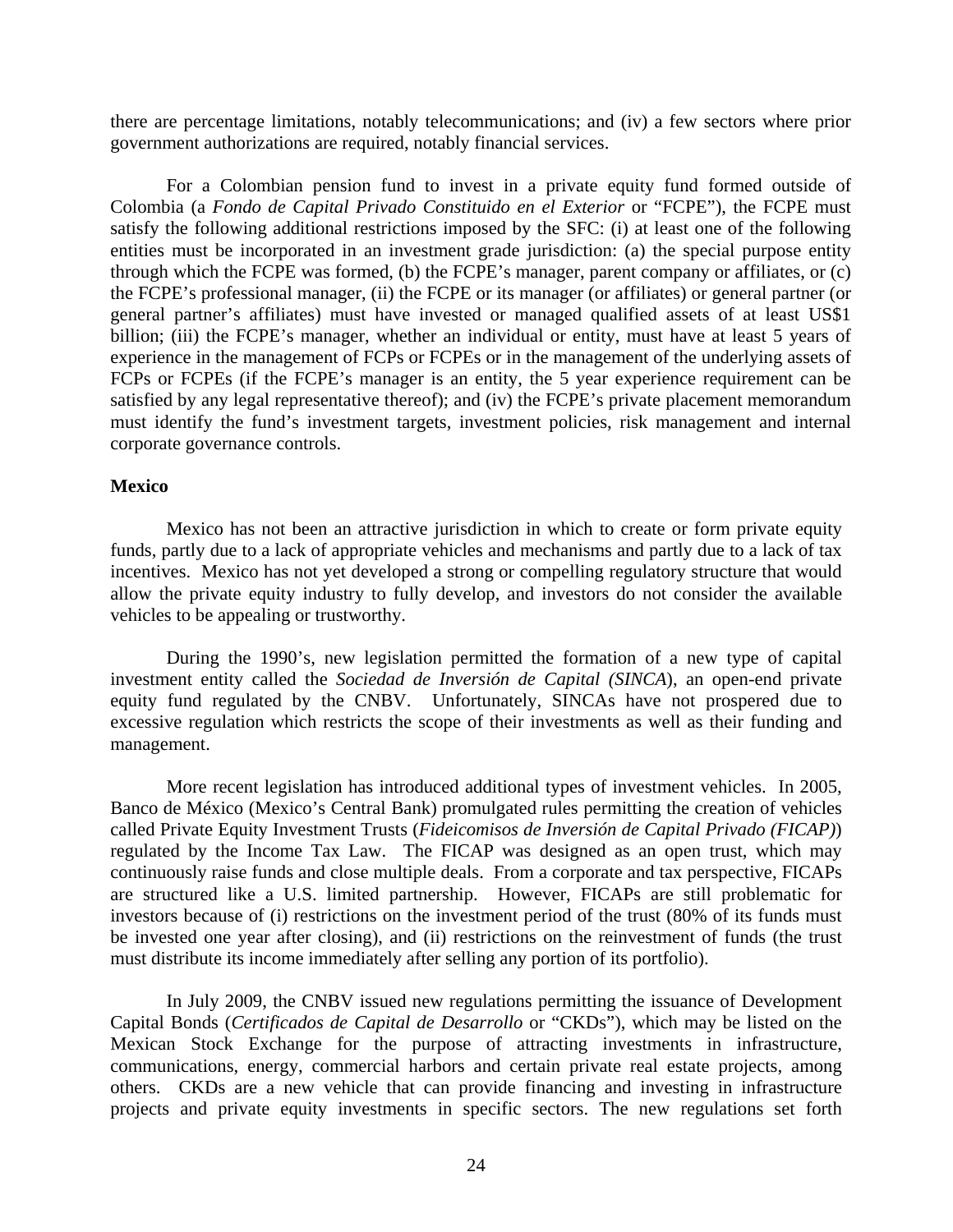corporate governance rules applicable to issuers of CKDs that are similar to those applicable to SABs. Mexican pension funds are permitted to invest in CKDs. They are not permitted to invest in other private equity fund structures, whether organized in Mexico or in a foreign jurisdiction.

Recently, Mexico's largest development banks - National Financiera S.N.C. (Nafin), Banco Nacional de Obras y Servicios Públicos, S.N.C. (Banobras) and Banco Nacional de Comercio Exterior, S.N.C. (Bancomext) - and FOCIR (a Federal government trust fund) launched a fund of funds (informally called the "*Fondo de Fondos*") which aims, among other things, to provide long-term financial resources via private equity and venture capital funds to Mexican companies, promote a venture capital culture and contribute to establishing the conditions necessary to develop the market by increasing the amount of resources available. The Fondo de Fondos has already funded several private equity funds in Mexico as part of an economic support and development plan. The Fondo de Fondos' investment policies include investing in private equity funds which have a minimum target capital of US\$12 million and to hold a minority share of up to 35% and a maximum of US\$30 million of the fund's capital.

Apart from the funds formed in Mexico, there are a number of foreign-based funds, mainly investment management firms managed in the United States and in other countries, that have made investments in Mexican companies. Some of theses funds are created as specialized funds limited to Mexico, and the portfolio companies are managed locally. Some sectors of the Mexican economy are subject to restrictions on foreign investment, such as telecommunications, air transport, navigation in coastal waters (cabotage) and the oil and gas industry.

#### **Summary Comparison**

Of the three countries, Brazil and Colombia have more investor-friendly regulatory schemes with regard to private equity investments. While some hurdles do exist in Brazil, such as cumbersome registration processes and higher costs for foreign investors, the creation of FIPs and *sociedades limitadas* have made investment opportunities in Brazilian private equity funds much more accessible. Colombia's regulations are perhaps broader and more flexible, and allow for the establishment of a wide variety of FCPs, and FCP formation is relatively simple and rapid, but investors must comply with various SFC requirements as to the qualifications of fund managers, and as well as additional SFC restrictions placed on foreign private capital invested through FCPEs, including requirements that investments originate from an investment grade jurisdiction. To complicate matters, certain aspects of Pooled Fund regulation in Colombia have not been clarified by the SFC. Mexico has implemented the least investor-friendly regulatory scheme, characterized by a lack of both investment vehicles and tax incentives. Most attempts to create investment entities in Mexico have failed due to excessive regulation.

Pension funds in Brazil and Colombia are permitted to invest in certain types of private equity funds, including, in the case of Colombian FCPEs, funds based outside of the country. In Mexico, pension funds are permitted to invest in CKDs but in no other type of private equity structure, whether based within or outside of Mexico.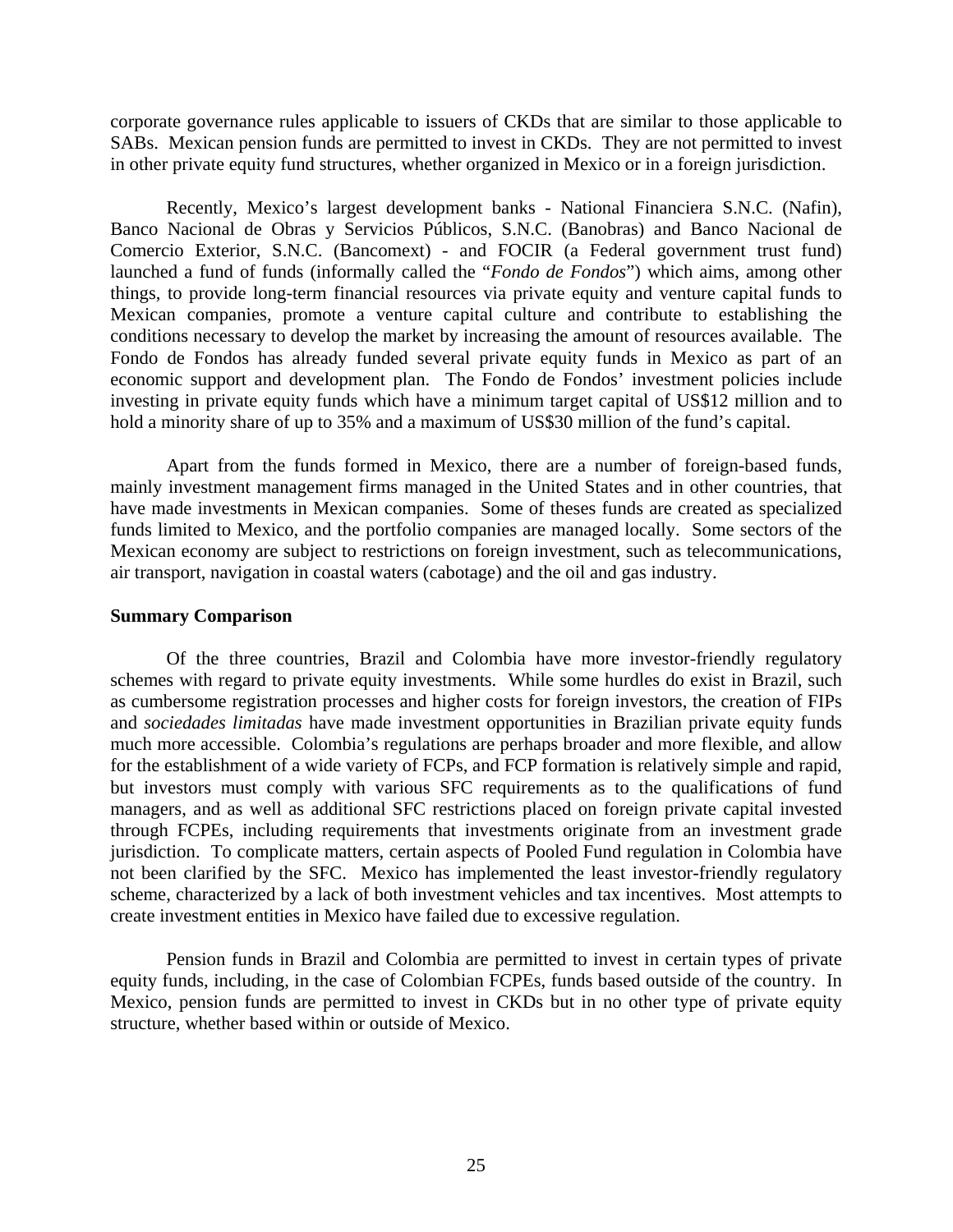#### **VIII. TAX ISSUES**

There are a variety of tax issues that private equity investors must address before deciding to make an investment in a particular company or fund, including: (i) tax rates on corporate profits in the relevant jurisdictions, (ii) the applicable rate at which capital gains are taxed, (iii) the presence or absence of tax incentives, and (iv) whether there is any treaty in force between the home country of a foreign investor and the country where the relevant company or fund is formed that would minimize double taxation on dividends and distributions payable to such investors, as well as on capital gains. Brazil, Colombia and Mexico have taken different approaches to these issues.

#### **Brazil**

 Brazil has taken steps to encourage investment in private equity and venture capital through codification of certain tax incentives. Favorable measures include a lower rate of taxation applicable to private equity investments, tax incentives for foreign direct investment, and tax benefits made available to public entities that invest in private sector research and development. Further, dividends from Brazilian companies are not subject to tax or withholding tax regardless of the residence of the investor.

 In recent years, Brazil has lowered certain tax rates. As of January 2005, Brazil reduced the rate of income and capital gains tax on domestic investment in regulated private equity and venture capital funds from 20% to 15%, with a lobby working towards a further reduction to a 10% rate. These rates are attractive, especially as compared to the 34% effective rate on corporate income.

 In addition, Brazil's tax incentives for foreign investment in private equity and venture capital funds reduce, and can sometimes eliminate, any related taxes for foreign investors. Foreign investment in regulated private equity and venture capital funds is generally exempt from income and capital gains tax if (i) the investment does not come from entities registered in tax havens, (ii) the investor does not hold more than 40% of the investment funds, and (iii) each fund in which the foreign investment is made does not hold more than 5% of its equity in bonds other than Brazilian public bonds.

Nevertheless, while Brazil has moved towards a more investor-friendly tax regime, there are still some issues of which an investor should be aware. For instance, double taxation is more easily avoided by foreigners, but domestic investors must carefully structure transactions in order to take advantage of tax benefits discussed above. In addition, Brazil changes its rules on tax domiciles often and sometimes unpredictably. These changes can make the rate of taxation or the existence of an exemption difficult to determine. As a result, an investor may unwittingly find itself in a locally classified tax haven where capital gains are not exempt and have instead been increased from a 15% to a 20% rate.

## **Colombia**

Colombia has also enacted a number of tax rules to encourage investment in private equity and hedge funds. Under Colombian law, foreign investment funds themselves are not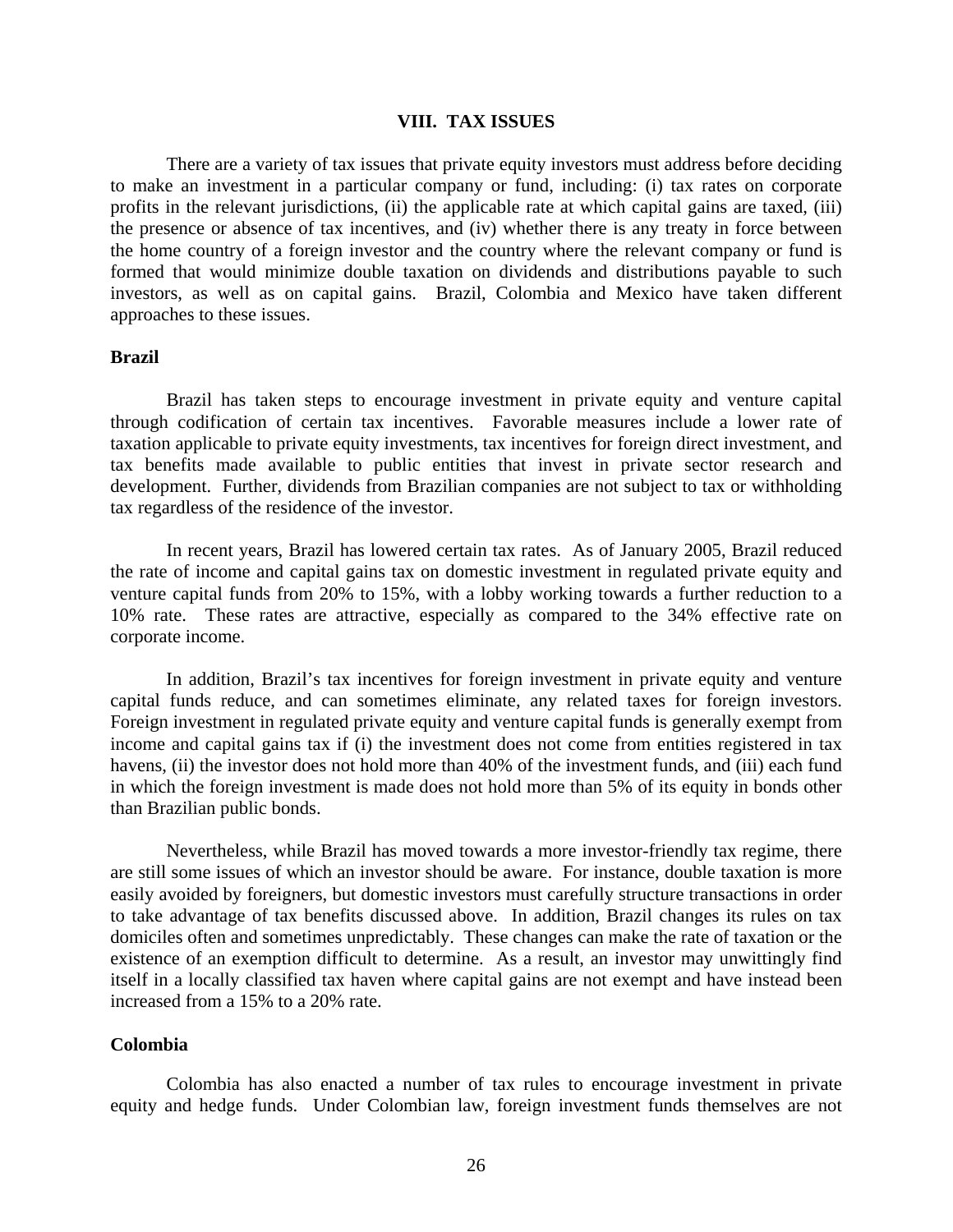taxpayers. In addition, private equity funds organized as FCPs are generally disregarded for tax purposes, and are therefore not themselves subject to income or capital gains tax. As a result, FCPs may be considered tax-transparent or pass-through vehicles. Investors in FCPs are taxed on the income of the FCP as if they had received the income directly. For such purposes, capital gains are generally assessed at the normal corporate income tax rate of 33%, except for certain special situations in which capital gains tax treatment is different, notably: (i) with the sale in any fiscal year of less than 10% of a company's shares listed on the Colombian Stock Exchange, in which case no capital gains tax is payable, and (ii) with the sale of real property in specified cities (including Bogotá), in which the book value for purposes of the capital gains tax is deemed to be the self-appraised value for real estate municipal tax purposes. On the other hand, no tax deduction can be claimed for losses from the sale of any kind of corporate shares. A new equity tax on companies was recently approved and will become effective as of January 1, 2011, but as in the case of other taxes, FCPs are disregarded for purposes of such tax.

Colombia is also party to various agreements that enable foreign investors from certain countries (currently Perú, Ecuador, Bolivia, Chile and Spain) to avoid double taxation on income accruing from investments in Colombia, and is negotiating or in the process of approving similar agreements with additional countries, including Switzerland, Mexico, Canada and South Korea. Finally, under a special incentive, investment (whether made by foreign or domestic investors) in real productive assets generates a tax deduction (equivalent to 30% - recently reduced from 40% of the initial investment, after taking into account normal depreciation of the related assets). Commercial profits generated by this tax benefit can be distributed abroad without applying any tax in Colombia. Moreover, tax losses may be deducted and carried forward without any time limitation.

FCPs may invest in companies located in any type of Free Trade Zone in Colombia, either as an industrial user or as an operator, and in such cases the companies' profits distributed to the FCPs as dividends will be subject to a corporate income tax rate of 15% instead of the otherwise applicable rate of 33%. However, the 30% special tax deduction mentioned in the preceding paragraph cannot be utilized in such cases.

Interest paid by a Colombian entity or FCP to foreign creditors is generally deemed to be foreign (non-Colombian) source income and thus is not subject to income tax withholding in Colombia. There is no longer any remittance tax imposed on the transfer of Colombian-source income to investors located abroad.

## **Mexico**

 Mexico has also taken some steps to encourage investment in private equity and venture capital. Principally, dividends paid to both residents and non-residents are generally not subject to withholding tax, and are not otherwise subject to tax if the dividend is paid from profits on which the Mexican company has paid its own income tax. On the other hand, under rules of the SHCP, pass-through treatment for Mexican income tax purposes is not possible unless the foreign shareholder is not only tax transparent but also treated as having no legal personality. In this regard, a limited partnership formed under the law of certain Canadian provinces can satisfy the latter requirement because it may be deemed to lack legal personality under the laws of such provinces, but it does not appear that a limited partnership organized under the laws of any state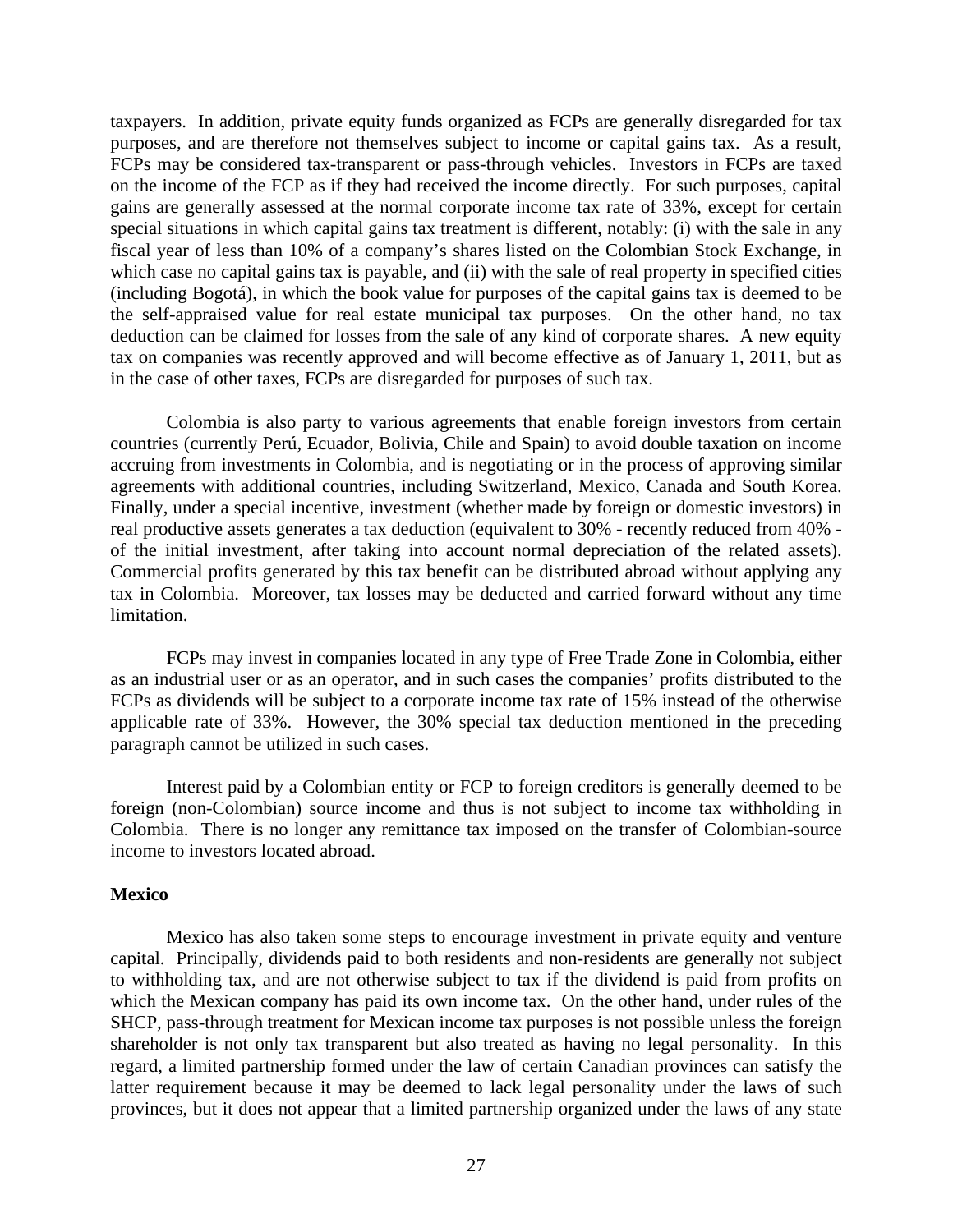of the United States could do so. The SHCP seems determined to continue this rule, which means that foreign private equity investment in Mexico has been largely flowing through Canadian limited partnerships.

 Mexican-sourced interest paid to a foreign investor is subject to withholding tax. The withholding tax rate on interest generally can be as high as 30%, but depends on a number of factors. In addition, the applicable withholding tax rate on interest may be reduced for certain categories of interest. For example, interest paid to a foreign financial institution registered with the SHCP is taxed at the rate of 4.9%. In certain circumstances, interest paid to residents of tax havens that are not financial institutions is subject to withholding at the rate of 40% (but SHCP rules and a recent Supreme Court decision tend to limit the 40% withholding to transactions between related parties).

 The taxation of capital gains in Mexico may be a deterrent to investors, as capital gains from the sale of stock in a Mexican company are generally subject to tax at 25%. The rate of tax can be 40% if the selling foreign investor is a resident of a low-tax jurisdiction, subject to the limitation referred to in the preceding paragraph. These rates apply to any sale of equity in a Mexican entity, whether it is an SRL, SA, SAPI, or SAPIB, but not to a sale of publicly traded shares in an SAB on a recognized stock market, which sales are generally exempt from tax. Capital gains tax rates are either based on the price paid for the equity interest or on the actual capital gain as determined through a certified public accountant's tax report prepared in accordance with certain specific requirements. The impact of capital gains taxation with respect to foreign investors may be mitigated by double-taxation conventions between Mexico and the investors' home countries (Mexico has signed such conventions with around 40 countries to date).

 Mexico has also enacted special incentives for tax-exempt foreign pension and benefit funds. Such funds may be eligible for an exemption from Mexican withholding taxes on interest, capital gains and rent, if they are tax exempt in their home jurisdiction and make appropriate registrations with the Mexican government. Tax incentives have also been put in place for equity or debt investments in venture capital funds (*Fideicomisos de Capital de Riesgo*) but the attractiveness of such funds is limited by what are viewed to be the insufficient benefits thereof and the rigid rules established for the operation of such funds.

## **Summary Comparison**

Brazil, Colombia, and Mexico have all taken steps to encourage investments in private equity and other funds through the use of various tax incentives. The common incentives in all three countries include lowering tax rates and eliminating taxes for specific types of investments. Investors in all three countries must also be aware of potential tax problems and how to avoid them. While Brazil has lowered rates and made certain exemptions for foreign investors, investments must be carefully structured to avoid unfavorable results, such as double taxation and unpredictable tax domiciles. In Colombia, the development of FCPs successfully promote foreign investments but investors need to keep in mind that FCP income is directly taxable. Mexico has taken steps by eliminating withholding taxes on dividends paid to residents and nonresidents, but investors must adhere to the SHCP rules in order to take advantage of pass-through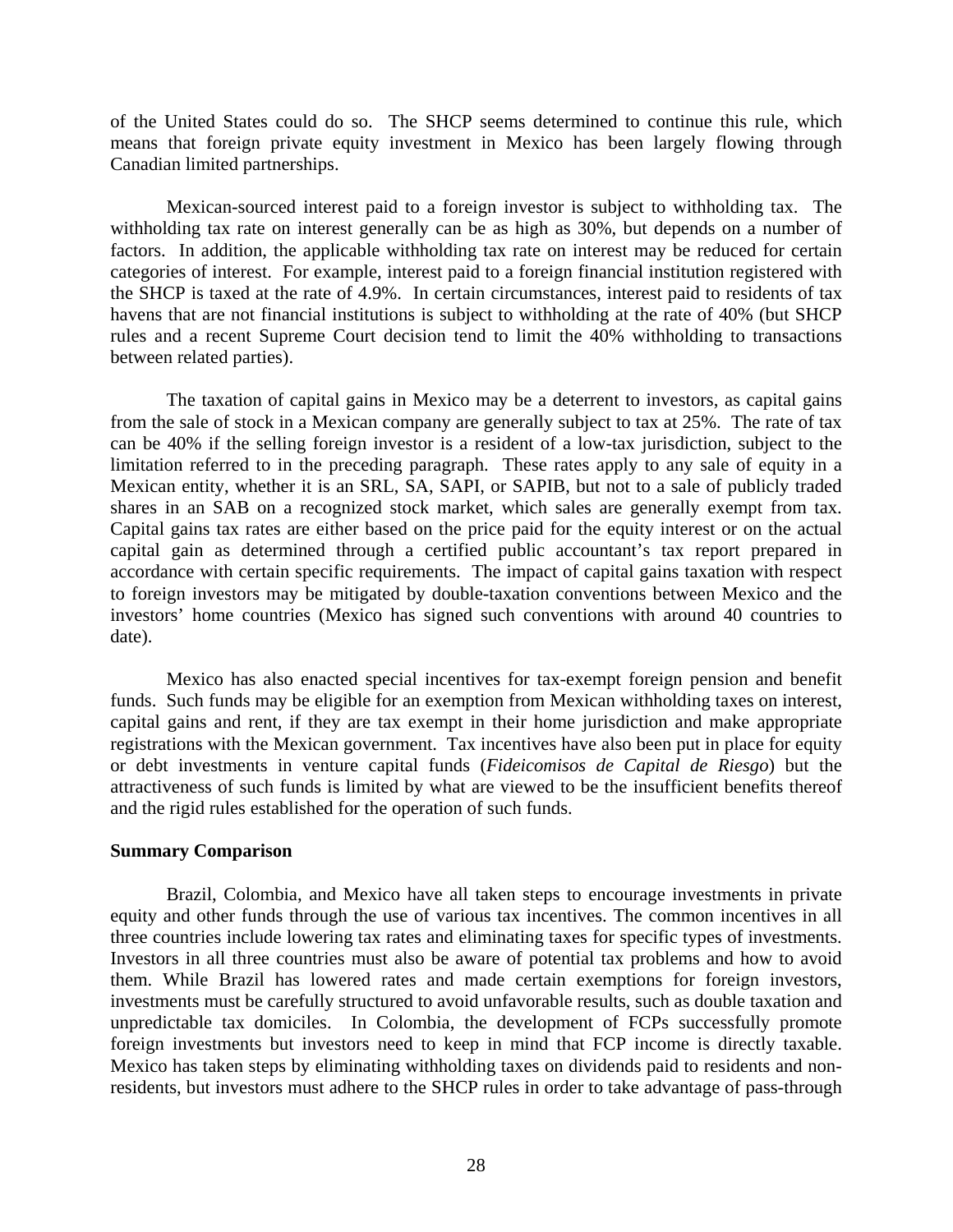tax treatment. Investors should obtain the advice of qualified counsel in order to avoid these problems.

# **IX. DISPUTE RESOLUTION**

Litigation is a fact of business life; market forces alone do not entirely govern private equity/venture capital transactions such as fund formation, asset acquisition, manager compensation, and exits. Arbitration is sometimes chosen as an alternative to litigation because of concerns over the efficacy of the applicable judicial systems in resolving disputes. This Chapter first looks at investor perceptions of dispute resolution in Brazil, Colombia and Mexico in the context of overall concerns about how well investor interests are protected in such countries, and then considers the use of local and international arbitration with respect to private equity disputes affecting the three countries, including how arbitration may apply to fund manager and investor relations, fund relations with portfolio sellers, portfolio company operations, and bankruptcy.

## **A. Perceptions of Latin American Dispute Resolution: Brazil, Colombia, and Mexico**

In considering the private equity "gap" that affects Latin American markets, it is important to know how market perceptions of dispute resolution play a role. The Latin America Venture Capital Association ("LAVCA") releases an annual scorecard ranking Latin American countries with respect to various factors that can affect private equity investment decisions. On its most recent scorecard, Brazil, Colombia and Mexico are ranked 3 on a scale of 4 (4 being the highest ranking) as to "protection of minority shareholders" and "corporate governance requirements." Each country ranked 2 on a scale of 4 with respect to the "strength of the judicial system." When it comes to bankruptcy procedures, LAVCA ranks Brazil 3 on a scale of 4, and Colombia and Mexico 2 on a scale of 4. Each of the three countries in our study faces very negative worldwide perceptions about corruption in their legal systems, scoring 1 on a scale of  $4.5$  $4.5$ 

A broader comparison of these issues is found in The World Bank's "Doing Business 2010" report. Among the factors it measures are "protecting investors" (liability for self-dealing, shareholders' ability to sue officers and directors for misconduct), "enforcing contracts" (time, cost, and number of procedures involved from the moment a plaintiff files a hypothetical collections lawsuit until actual payment), and "closing a business" (time and cost required to resolve bankruptcies).

In the World Bank report's overall ranking, Mexico (no. 49) outranks Colombia (no. 63) but not by as much as both outrank Brazil (no. 101). Brazil has low marks across the board, ranking  $73<sup>rd</sup>$  worldwide for protecting investors, 100<sup>th</sup> for enforcing contracts, and 131<sup>st</sup> for closing a business. Colombia surprises with a stunning  $5<sup>th</sup>$  for protecting investors, and a quite

 $\overline{a}$ 

<span id="page-29-0"></span><sup>&</sup>lt;sup>5</sup> LAVCA says Brazil's strengths include favorable laws relating to fund formation and operation, and quality accounting standards, while overcoming perceived corruption and achieving enforcement of intellectual property rights continue to be challenging. Colombia's strengths include improved minority shareholders rights and corporate governance, while its perceived corruption and the weakness of the local judicial system still pose a problem. Mexico's strengths are corporate governance and protection of minority investors' rights, while it still faces challenges pertaining to control of the drug trade and laws for fund activity and bankruptcy procedures.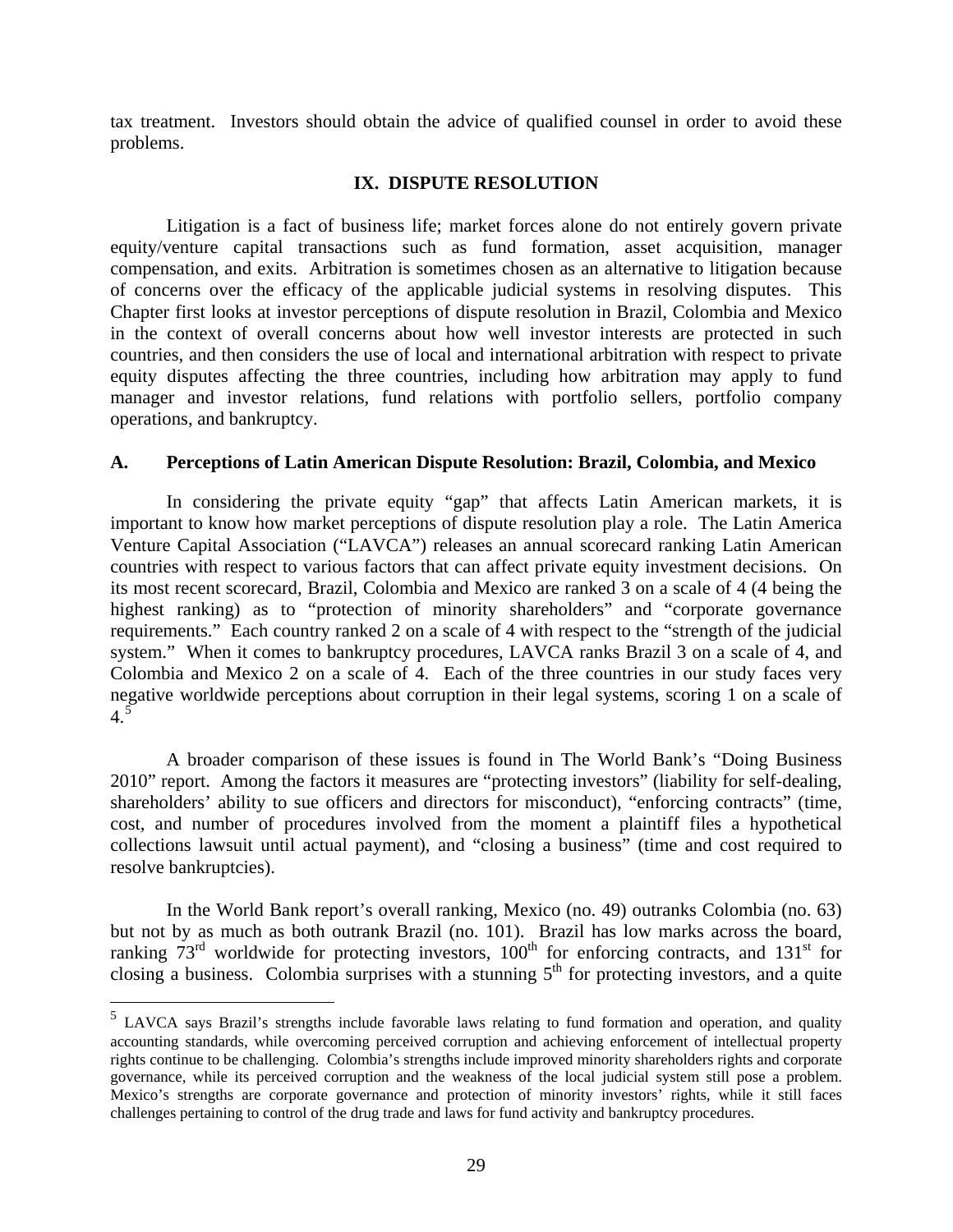respectable  $32<sup>nd</sup>$  for closing a business, but  $152<sup>nd</sup>$  for enforcing contracts. Mexico ranks  $41<sup>st</sup>$  for protecting investors,  $81<sup>st</sup>$  for enforcing contracts, and a very strong  $24<sup>th</sup>$  for closing businesses (which seems to conflict with its very low LAVCA ranking in this regard). The World Bank's methodology does not include "enforcing contracts" by the use of commercial arbitration, which has effectively replaced the courts for many commercial matters.

## **B. Arbitration**

Surveys such as those mentioned above reveal perceptions that there are significant difficulties in enforcing contracts in the courts of Brazil, Colombia and Mexico. These perceptions lead many private equity fund managers and investors to choose international arbitration for the resolution of disputes, or to create offshore structures. Arbitration provides several advantages over local legal systems. Arbitration is usually faster, arbitrators are often better decision-makers, with more time and attention available to understand the complex issues and to apply commercial standards, and arbitration is usually confidential. On the other hand, arbitration is increasingly adopting processes similar to those used in litigation, and the absence of an appeal right and relaxed expectations of adherence to precedent generally make arbitration more unpredictable. Arbitration may be more appropriate in some cases (such as in striking compromises, approximating damages) but less advisable in others (such as the strict enforcement of written obligations). Even in the most advanced economies, arbitration is superior to litigation where the alternative is a poorly-rated court system, or where confidentiality is of key importance.

Arbitration may not be available for some important types of disputes. In the private equity context, the arbitration of provisions of the shareholders' agreement or investment agreement may be limited by legislation that requires disputes over by-laws to be litigated in courts rather than through the arbitration process. Under Brazilian and Colombian law, however, if all parties to a dispute have executed an arbitration agreement and the bylaw dispute falls within the language of the arbitration agreement, the dispute is almost always permitted to be resolved through binding arbitration. Under Mexican law, the by-laws of a SAPI or SAPIB can generally be subject to arbitration but other corporate entities would be subject to constraints based on Civil Code restrictions on the ability of shareholders to agree in advance as to how their votes will be cast at shareholders' meetings. Otherwise, a shareholders' agreement can be subject to arbitration regardless of the type of entity which is involved.

Arbitration may be domestic or international. All three countries permit enforcement of foreign arbitral awards, though they vary in restricting foreign arbitration of certain types of disputes. Foreign and domestic arbitration awards alike must be presented to a court where the relevant assets are located in order to reach those assets. Thus, the location of the assets backing a contractual obligation is the forum whose laws matter most to the enforcement process. These may not be in the country where the portfolio company is domiciled.

Arbitration is a limited option when an injunction or specific enforcement of a contractual provision is required, such as to enforce drag along/tag along rights, or to block a sale or other corporate action requiring investor approval that management fails to gain. Arbitrators may adopt interim measures (claim registrations and seizures) in disputes regarding property rights, but in Colombia they may not issue preliminary awards or interim relief. This is clearly a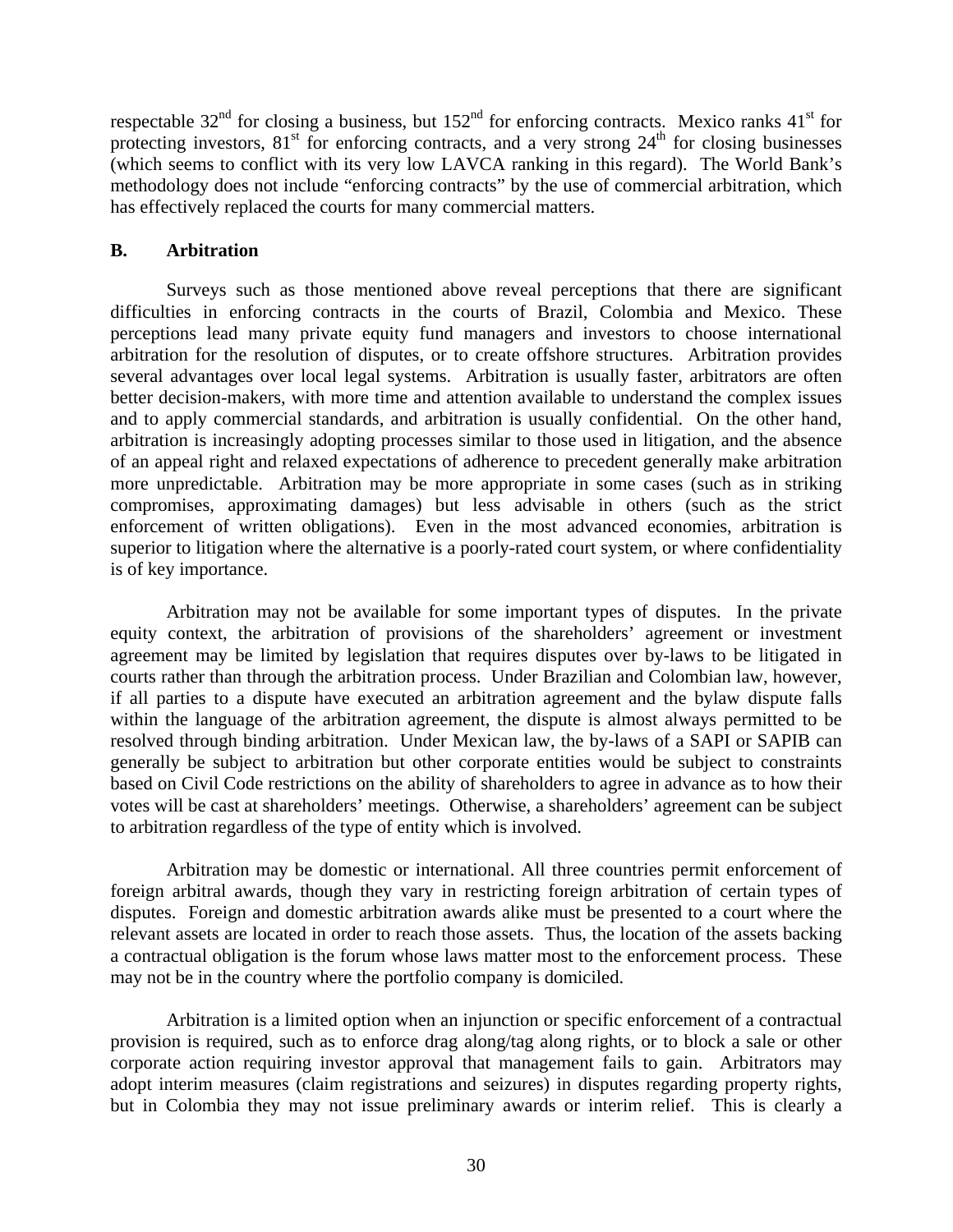deficiency that should be remedied so that local legal systems, widely perceived to be slow, expensive, uncertain, and perhaps corrupt, are not the only way to secure provisional remedies.

A variety of interim awards and relief can be obtained in both Brazil and Mexico, including orders to compel the production of financial statements and other documents.

## **C. Offshore Structures**

Where there are insurmountable concerns about local legal systems or enforcement of arbitral awards, funds respond by structuring investments through offshore entities, choosing jurisdictions whose courts or arbitral forums are accepted by all parties and relevant to the execution of the ultimate award. The offshore entity is usually structured to own all or substantially all of the equity in the local company, in order that judgments *or* arbitral awards can be enforced – in most respects – in disputes among managers, general partners, and limited partners outside of the local country. Offshore entities may also offer some advantages with respect to particular concerns of corporate governance, protection of minority investors and other protections familiar to the global investment community, though in each of these categories, Brazil, Colombia, and Mexico receive relatively high marks demonstrating significant improvement (*see* Section A above).

Offshore entities can create tax complications. Examples include those resulting from local investors having to invest abroad or when managers extend equity to sellers of local portfolio companies as part of the consideration for an offshore purchase. Similarly, the offshore structure is less useful where local general or limited partners, or managers, that contribute to the fund's attractiveness and performance, cannot agree to them. And, offshore equity entities provide no remedy with respect to acquisition/disposition or operations disputes.

# **D. Fund relations with portfolio sellers**

Portfolio company sellers (or buyers) may act strategically or tactically in ways that breach covenants, representations and warranties, or other market norms. Actions against them must usually be swift and will therefore often be brought before domestic courts or arbitral tribunals. If a local player is perceived to have some advantage in domestic courts or arbitral tribunals, any such advantage can be offset by selecting foreign judicial or arbitral forums. Parties may, where appropriate, enter into arbitration agreements in advance of consummation of an acquisition and may also provide for arbitration in the acquisition agreement. Because enforcement of the award would ordinarily require execution on assets through local courts, most acquisitions and dispositions have indemnification reserves subject to disposition by the arbitrators.

# **E. Portfolio company operations**

Fund profitability is affected by operations, which are in turn affected by the expense and reliability of the local legal systems. Operations of portfolio companies are no less subject to employee or commercial litigation simply because the company happens to be in a private equity portfolio. Customs and tax disputes, employment matters, environmental regulation, and the like have significant impacts on the attractiveness of the acquisition to foreign investors, which means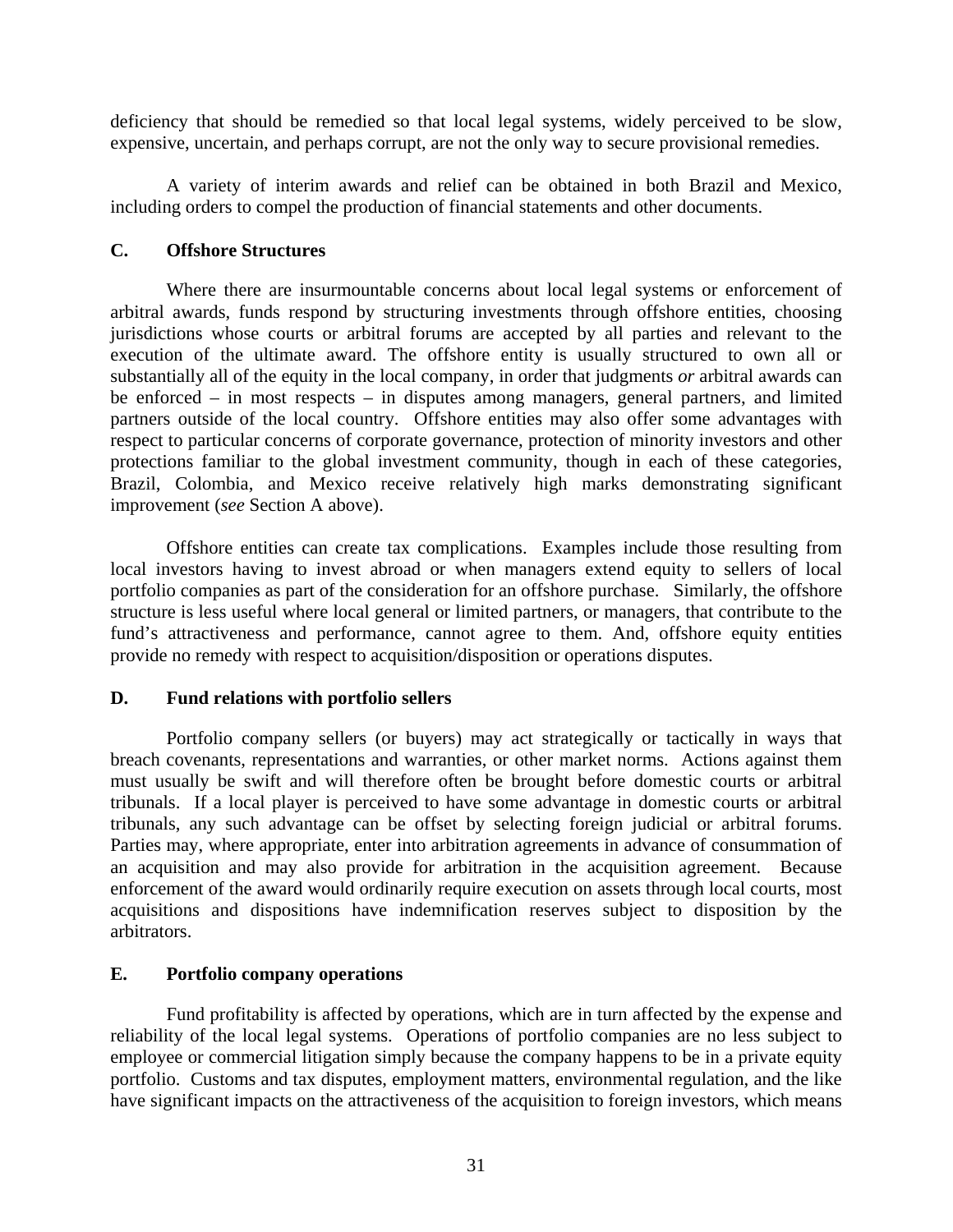that it is quite important for international investors to understand the operation of domestic dispute resolution systems. Funds can compensate for some "foreign-owner" disadvantages through reliance upon local participants such as co-managers or through reliance upon local arbitration to the extent available.

## **F. Bankruptcy And Restructuring**

As the recent worldwide recession demonstrates, unforeseen market circumstances can drive parties into unanticipated disputes and dispute resolution processes, and financial restructuring or liquidation cannot be systematically avoided. Portfolio companies may have to restructure, investors may file for protection from creditors, and even funds may seek restructurings. As discussed more fully in Section A above, the LAVCA scorecard rankings on business-termination and bankruptcy processes suggest that there have been significant improvements in restructuring law and systems in each of the three countries studied, demonstrating that these systems should not pose substantial hurdles to international private equity investors.

# **CONCLUSIONS**

 Brazil, Colombia and Mexico have all made great strides in the last few years to improve the legal environment affecting private equity investment in most of the areas reviewed above. In all three countries, however, further improvements will be needed in order for private equity to reach its maximum effectiveness as a driver of economic growth.

All three countries have placed substantial emphasis on improving corporate governance standards, although such standards are generally still voluntary and investors should ensure that the corporate by-laws and/or shareholders' agreements establish the standards they deem important. Some types of entities are more attractive and flexible in this regard, such as the SAS in Colombia and the SAPI in Mexico, than are the more traditional corporate forms. The newer types of entities are also more capable of providing for the most attractive forms of preferred stock and for protection of minority shareholders' rights. Some types of anti-dilution protection are mandatory, through statutory preemptive rights, while others, such as first refusal rights, must be provided for in optional provisions of the by-laws and the shareholders' agreement. In general, while some protections are mandatory, most must be negotiated by the parties through specific provisions of the by-laws and or the applicable shareholders' agreement.

Tax and regulatory regimes have become more favorable to investors but significant challenges remain in this area, particularly in Mexico, which has not kept pace with the changes in the other countries. Foreign investors in general are faced with a few special hurdles not applicable to local investors (except in the dwindling number of sectors subject to foreign investment restrictions, where in some areas foreign investment is prohibited entirely).

Investors' main concerns appear to focus on the reliability of the legal and judicial systems in the three countries. For this reason, they have turned to arbitration as the preferred method for resolving disputes. They have also utilized offshore investment vehicles whose management and operations are not subject to local law and enforcement. This leads to corporate structures that are often overly complex in relation to the size of a projected investment, which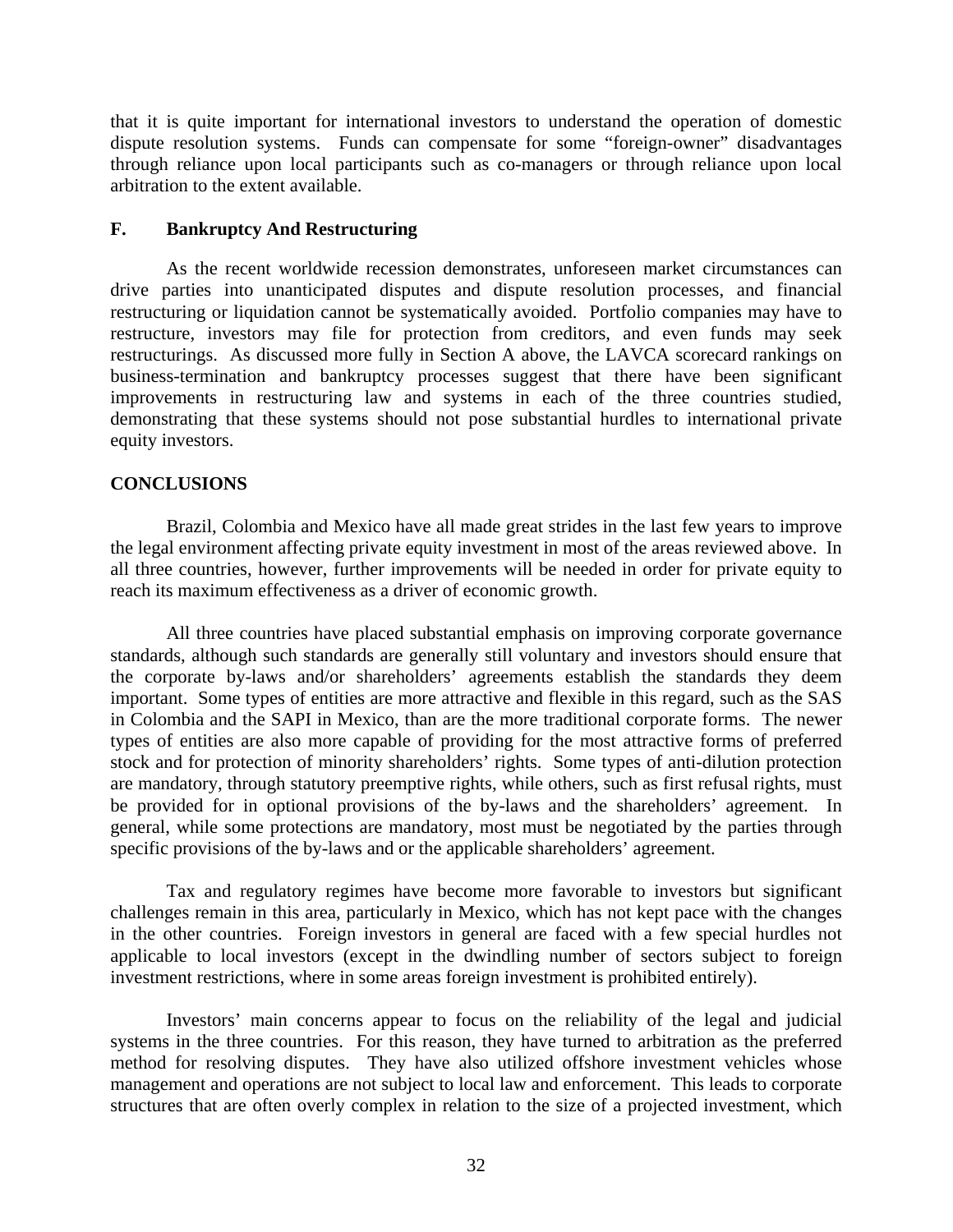increases transaction costs and discourages smaller investments that in the aggregate could represent a substantial contributor to economic growth. In the long run, what will be needed to ensure broad-based and sustained growth - not only in the private equity area but also with other forms of private investment - will be stronger and more efficient judicial systems, more transparent legal processes and a substantial reduction in corruption at all levels.